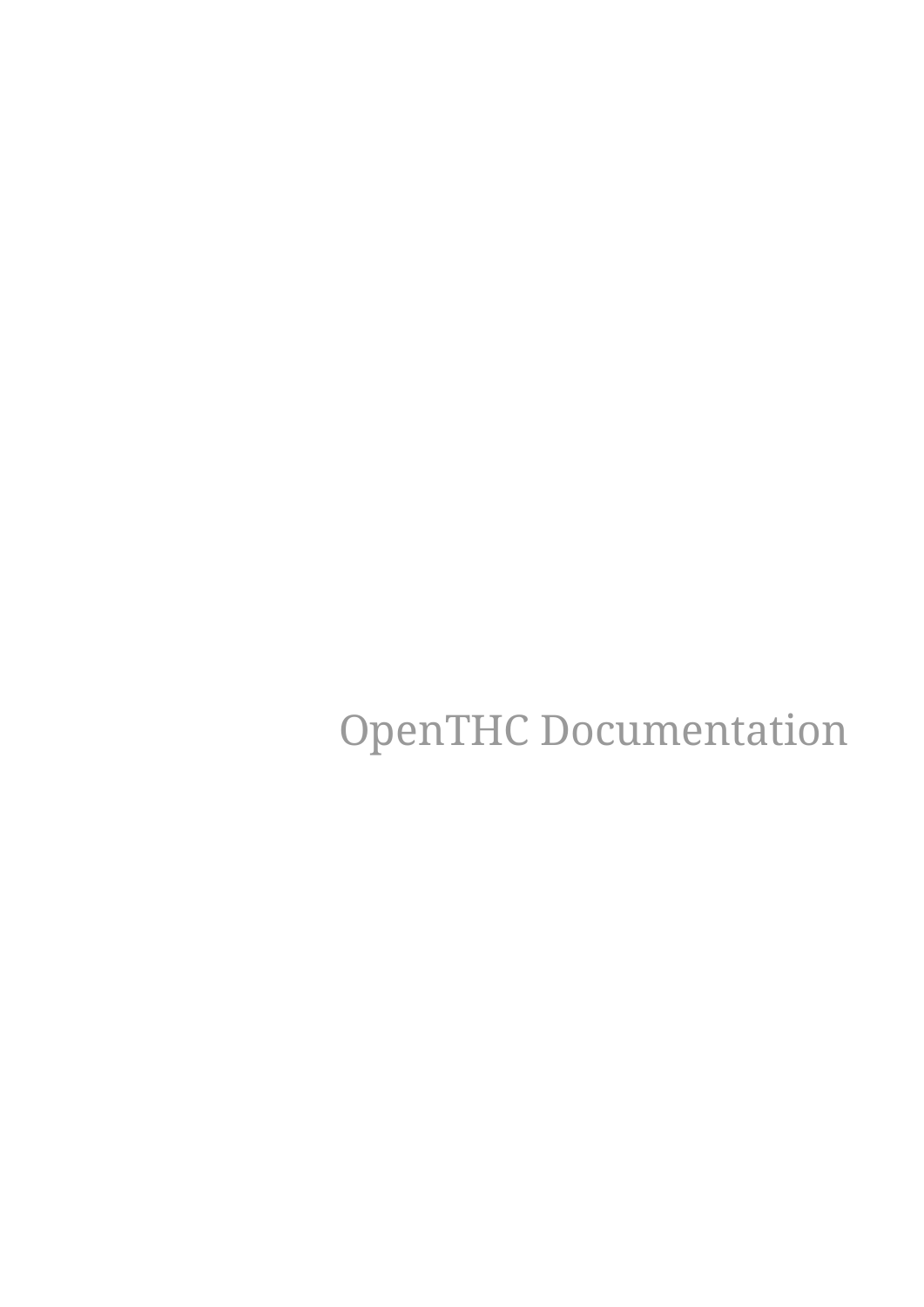## **Table of Contents**

| 7.2.4. Collect Wet / Material Type - Harvesting Flower vs Other  10 |  |
|---------------------------------------------------------------------|--|
|                                                                     |  |
|                                                                     |  |
|                                                                     |  |
|                                                                     |  |
|                                                                     |  |
|                                                                     |  |
|                                                                     |  |
|                                                                     |  |
|                                                                     |  |
|                                                                     |  |
|                                                                     |  |
|                                                                     |  |
|                                                                     |  |
|                                                                     |  |
|                                                                     |  |
|                                                                     |  |
|                                                                     |  |
|                                                                     |  |
|                                                                     |  |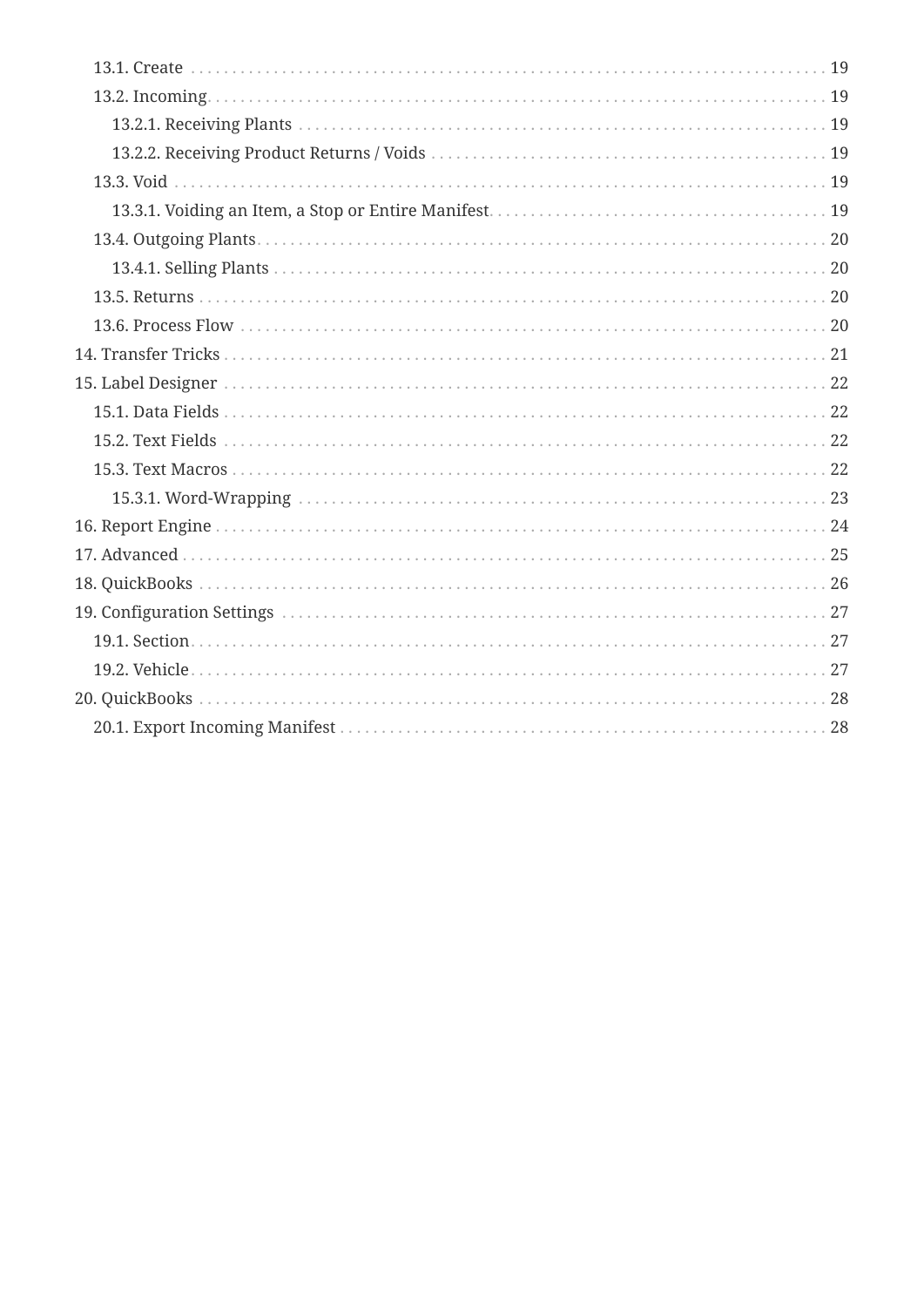OpenTHC is the only seed to sale solution that provides a fluid system to make your farm, processing facility or testing laboratory maintain full compliance with US DOJ "Guidance Regarding Marijuana Enforcement" (aka: "the Cole memo") and your State regulatory compliance system.

As a web-based application OpenTHC is accessible from any device that can access the internet computers, tablets, phones. We support a wide range of scanner and printer hardware as well. See <https://openthc.com/hardware>

We offer a 15 day free trial before billing for our subscription based services. Annual and referral discounts are available.

This introduction video for OpenTHC shows the basic processes for

- Dashboard
- Plants
- Creating Clones
- Harvesting
- Curing
- Inventory Lot Creation
- Inventory Conversion
- Manifest Creation
- Label Designer

Please Note: the video is using a Training interface which has limited ability for QA data.

<https://app.openthc.com/pub/training/Introduction.webm> *(video)*

*Introduction*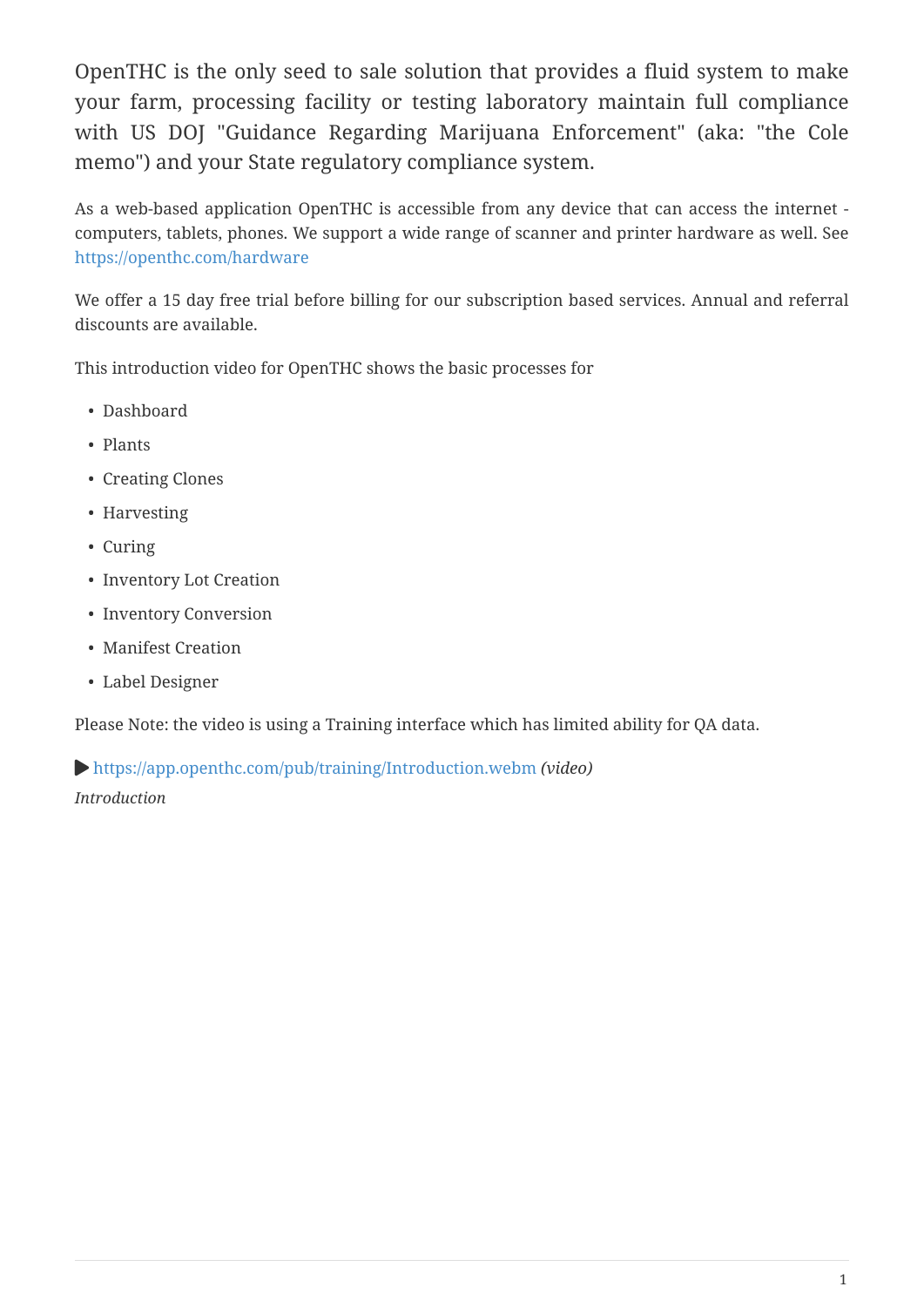## <span id="page-4-0"></span>**Chapter 1. State Traceability**

OpenTHC provides a direct, real-time connection to your State provided inventory tracking system in Alaska, California, Colorado, Hawaii, Nevada, New Mexico, Oregon, Washington - and we continue to expand.

If your region does not have a government system, well, things will be a whole lot easier. Our system works all the same.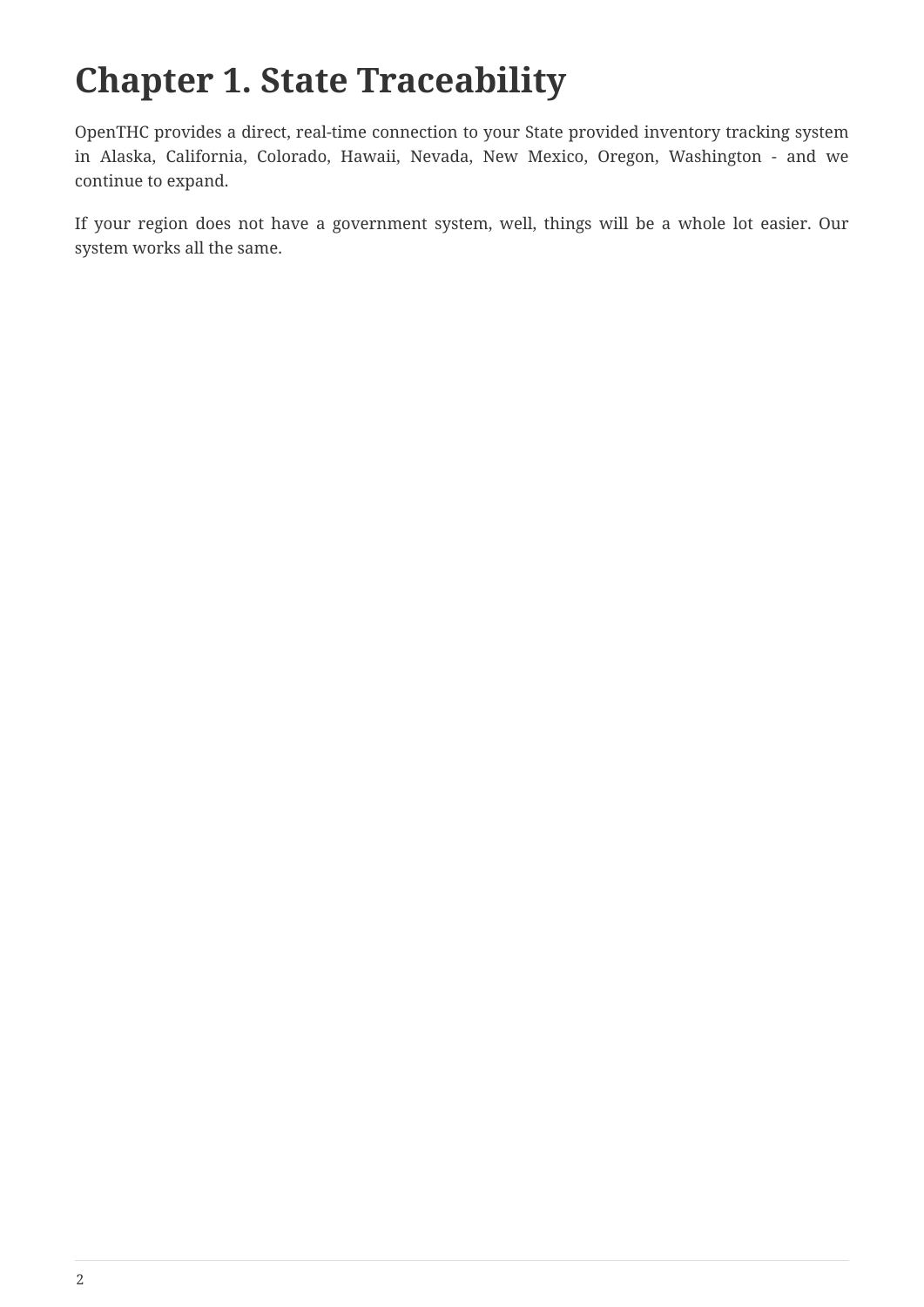## <span id="page-5-0"></span>**Chapter 2. Web Application Overview**

OpenTHC is just a plain old Web-Application - this means that things like multiple views, link sharing. Hovering a mouse over buttons or icons will show a tip on what can be accomplished. Additionally, there are help icons we've added next to fields and there are page-specific help videos.

Also, right-clicking (or shift-click) can open details in new tabs or new windows allowing you to view multiple items at a time.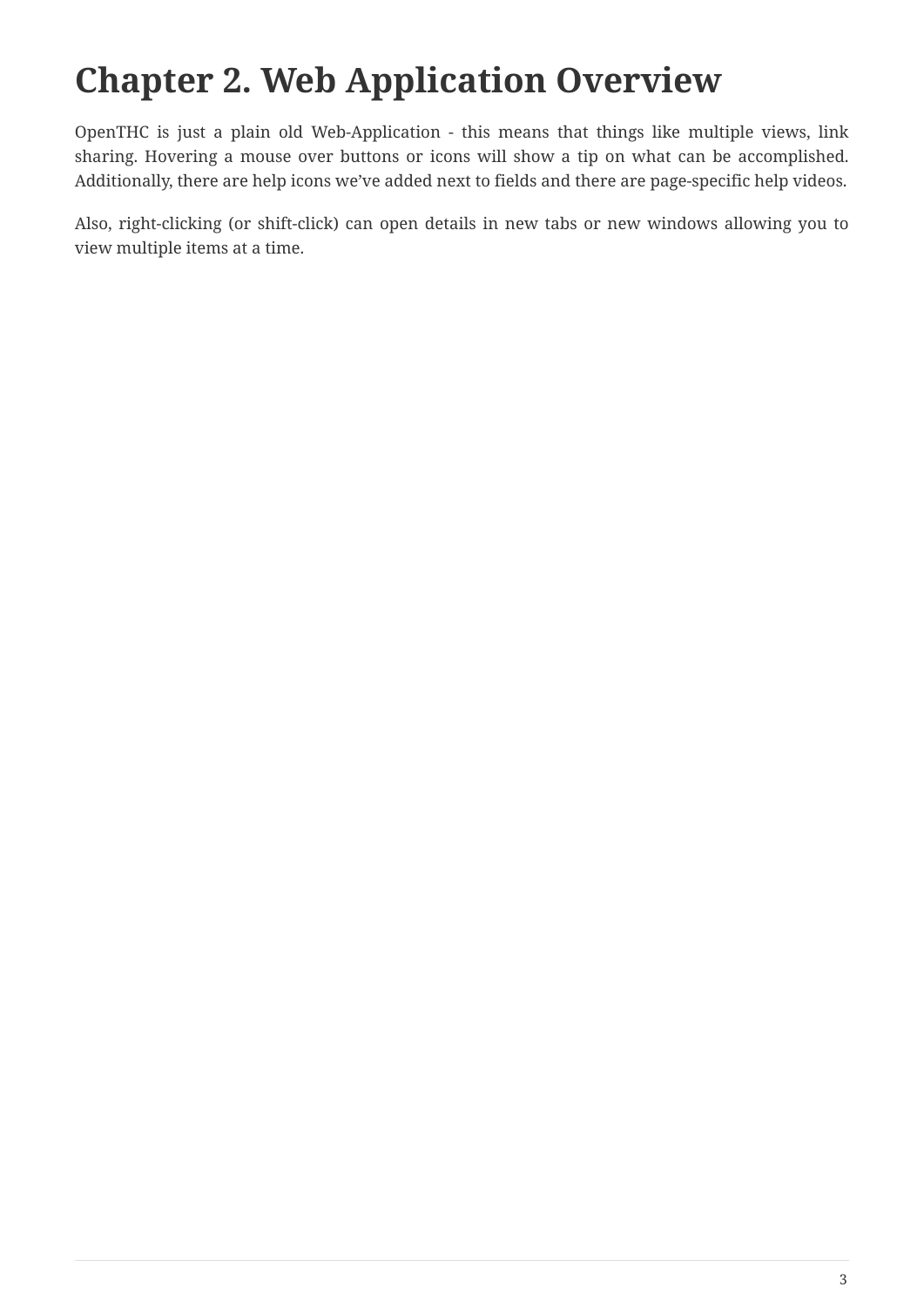# <span id="page-6-0"></span>**Chapter 3. Authentication**

Sign in visiting [https://app.openthc.com/auth/open.](https://app.openthc.com/auth/open) Simply enter your username and password.

Each of your employees can have their own account for both auditing and security purposes.

### <span id="page-6-1"></span>**3.1. Password Reset**

If you forgot your password you may reset it, visit <https://app.openthc.com/auth/open> and click the **Reset Password** button. Simply enter the email address you need to reset the password for and follow the prompts.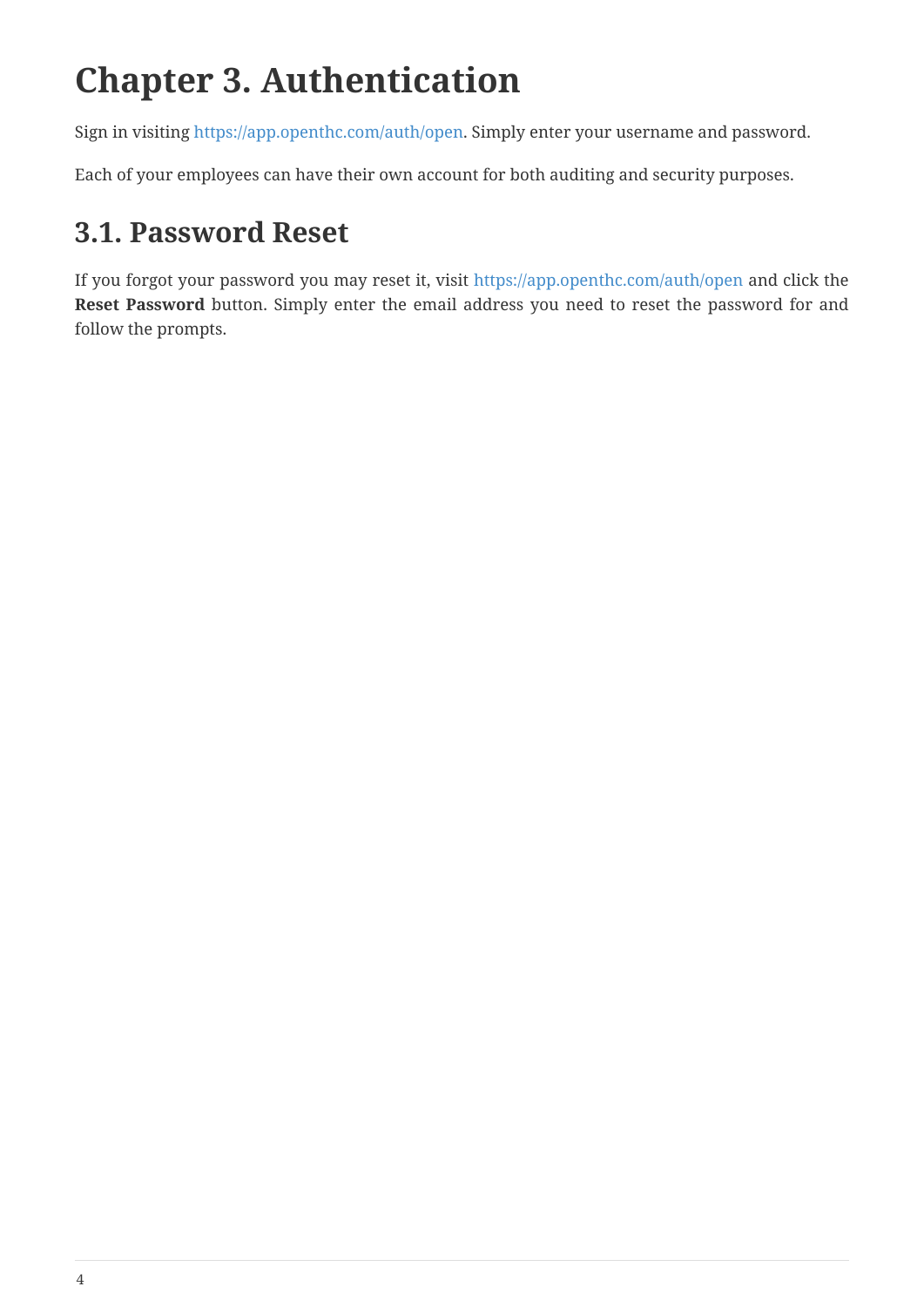# <span id="page-7-0"></span>**Chapter 4. Dashboard**

### <span id="page-7-1"></span>**4.1. The Main Menu**

Navigating the application starts with the Main Menu on the left side, search in the center and a secondary Page Menu available on the right and side. The Gears Menu opens the settings.

[menu zero] | *https://app.openthc.com/manual/menu-zero.png*

The currently highlighted item here is the Dashboard. Each of the Plants, Inventory or Sales items will be highlighted when using those sections of the application. The Search box allows you to find anything in the application and can be accessed quickly with the "hot key" '/'.

The second level menu, pae specific appears directly below, on the right and side and changes based on the active section of the application. Section specific controls appear here.

#### <span id="page-7-2"></span>**4.2. Dashboard**

The Dashboard provides an overview of your entire operation. Indications of how many plants are active, how many are drying, scheduled for harvest or other active states. A breakdown of Strain counts is also displayed.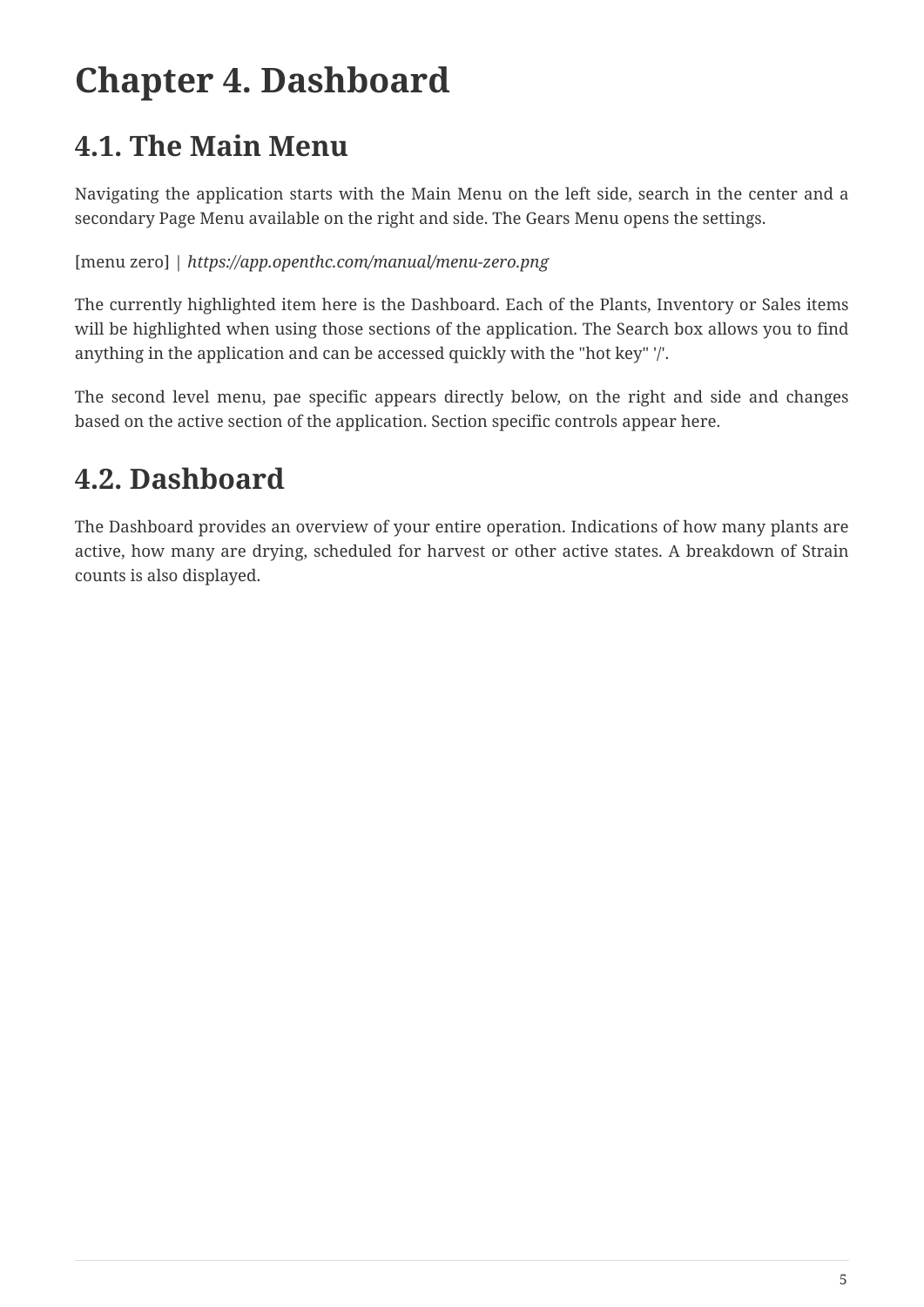## <span id="page-8-0"></span>**Chapter 5. Workflow**

The Workflow interface provides a task-oriented guide for the system. Many of the standard processes are formed into wizards which are easy to step through.

The Workflow section is split into four sections, **Crops**, **Harvest**, **Process**, **Sales**

In each of these sections, simply choose the button for the process you want to start.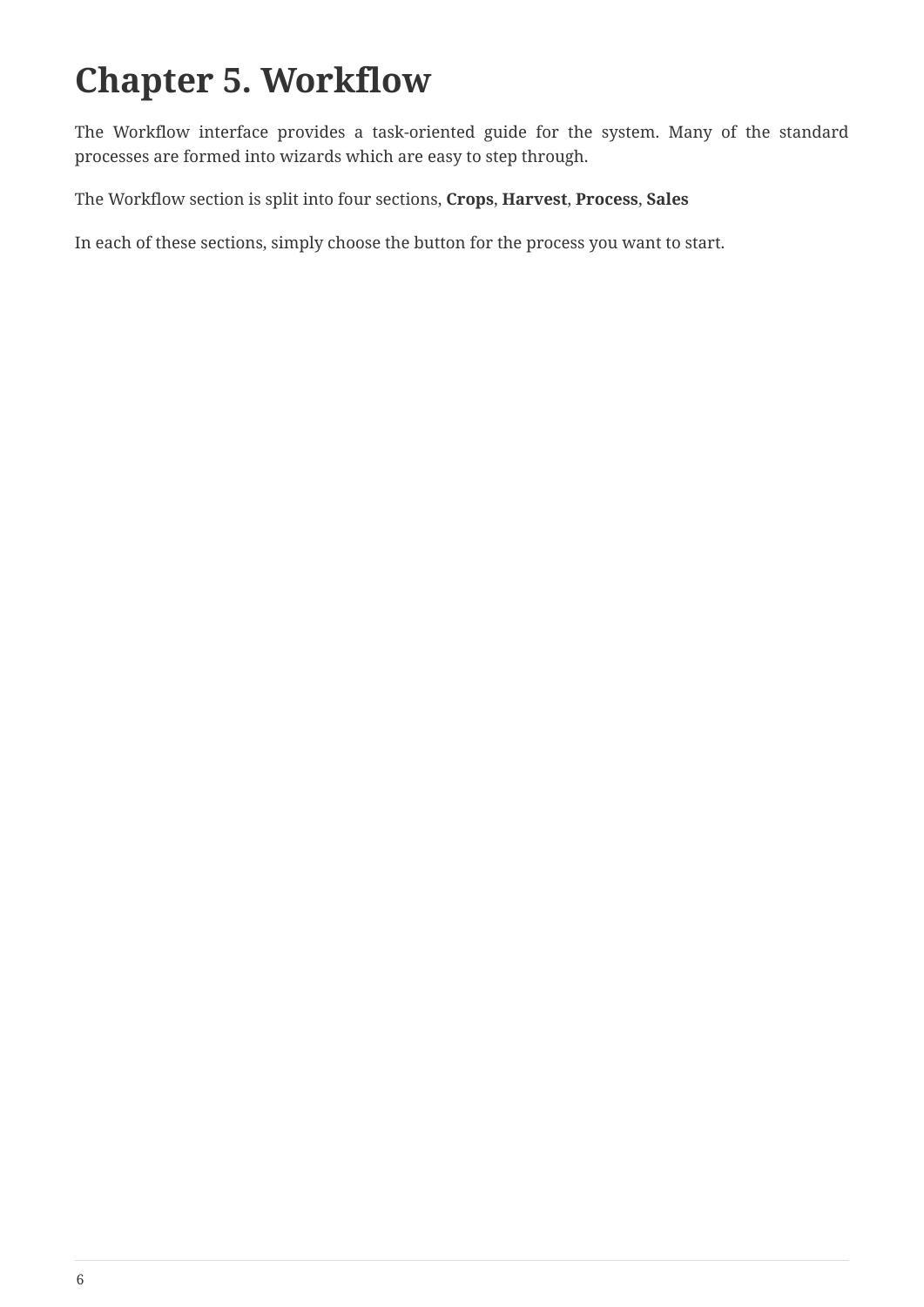## <span id="page-9-0"></span>**Chapter 6. Product**

A **Product** is an item, defined by the business operator as a container for an Inventory Lot. These items represent a common name and package type for a group of materials. Each of these Products is effectively an internal **SKU** for your company.

Each combination of product **name** and **package type** will have it's own product.



The types of products, and those specific product type names, will be defined by your regulatory agency.

#### <span id="page-9-1"></span>**6.1. Bulk Products**

For Bulk inventory, which includes source materials such as seeds or clones and also raw flower/trim/shake, one creates only a few products. For example, all of these product names are reasonable definitions could be use. Each company will define their own unique products.

- Bulk Wet Flower
- Bulk Dry Flower
- Flower Grade A
- Flower Grade B
- Trim

#### <span id="page-9-2"></span>**6.2. Packaged Products**

Retail packaged products will include a bit more detail in their definition, to include the packaging details.

- Bagged Bud, 3.5 g
- Loose Trim, 28 g
- Big Bag, 1 oz
- Black Cherry Soda, 12oz
- Rainbow Gummies Sativa, 10g
- Rainbow Gummies Sativa, 1 x 1 g

#### <span id="page-9-3"></span>**6.2.1. Flavor and Package Type**

Each flavor, or product name and package type combination will need it's own Product. For example, four different flavors of packaged hard candy, in three different package types (a 1, 10 and 20 serving) this would create 12 products

- Apple Candy Single, 1 g
- Apple Candy 10 pack, 10 \* 1g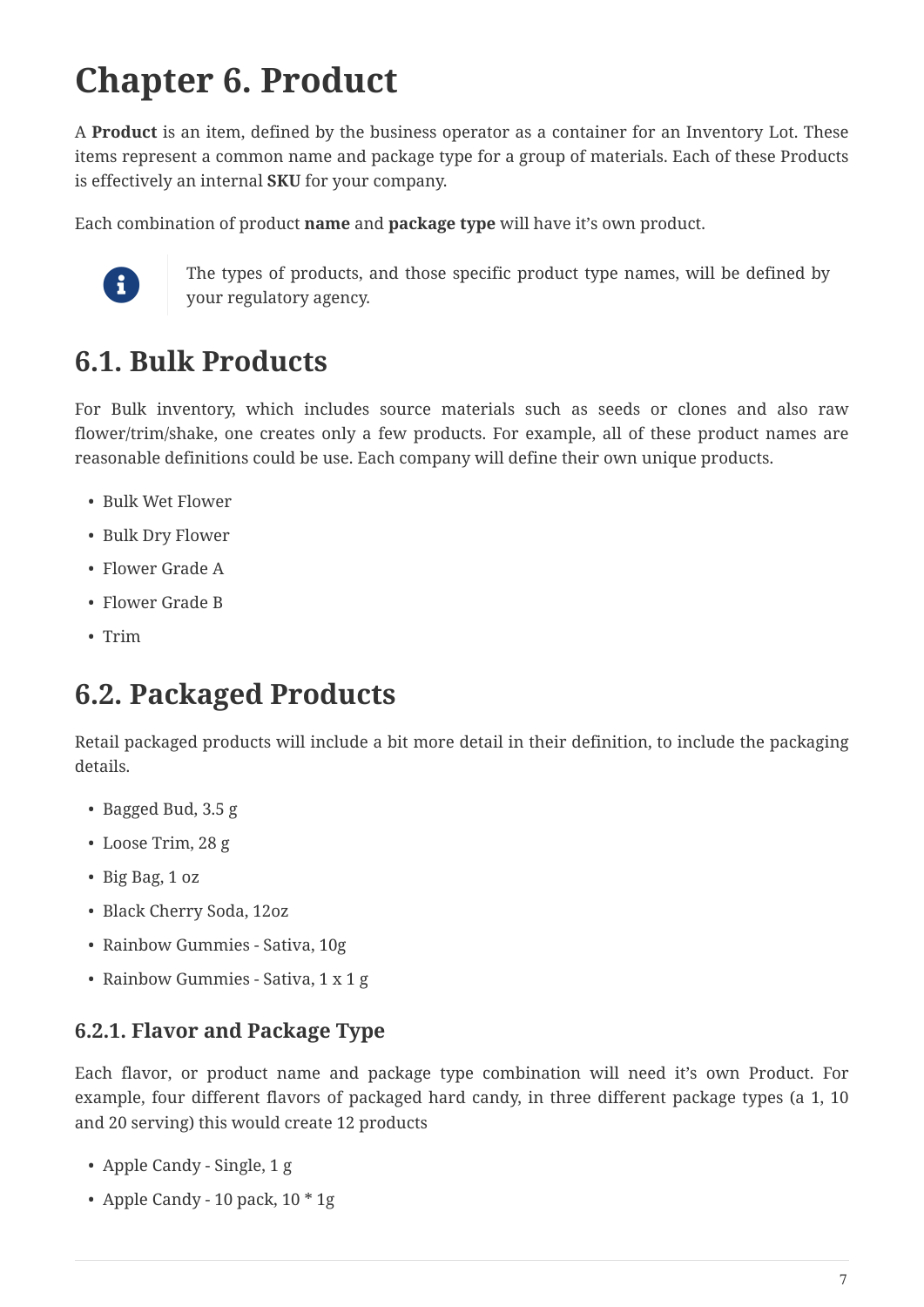- Apple Candy 20 pack, 20 \* 1g
- Banana Candy Single, 1 g
- Banana Candy 10 pack, 10 \* 1g
- Banana Candy 20 pack, 20 \* 1g
- Cherry Candy Single, 1 g
- Cherry Candy 10 pack, 10 \* 1g
- Cherry Candy 20 pack, 20 \* 1g
- Dragon Fruit Candy Single, 1 g
- Dragon Fruit Candy 10 pack, 10 \* 1g
- Dragon Fruit Candy 20 pack, 20 \* 1g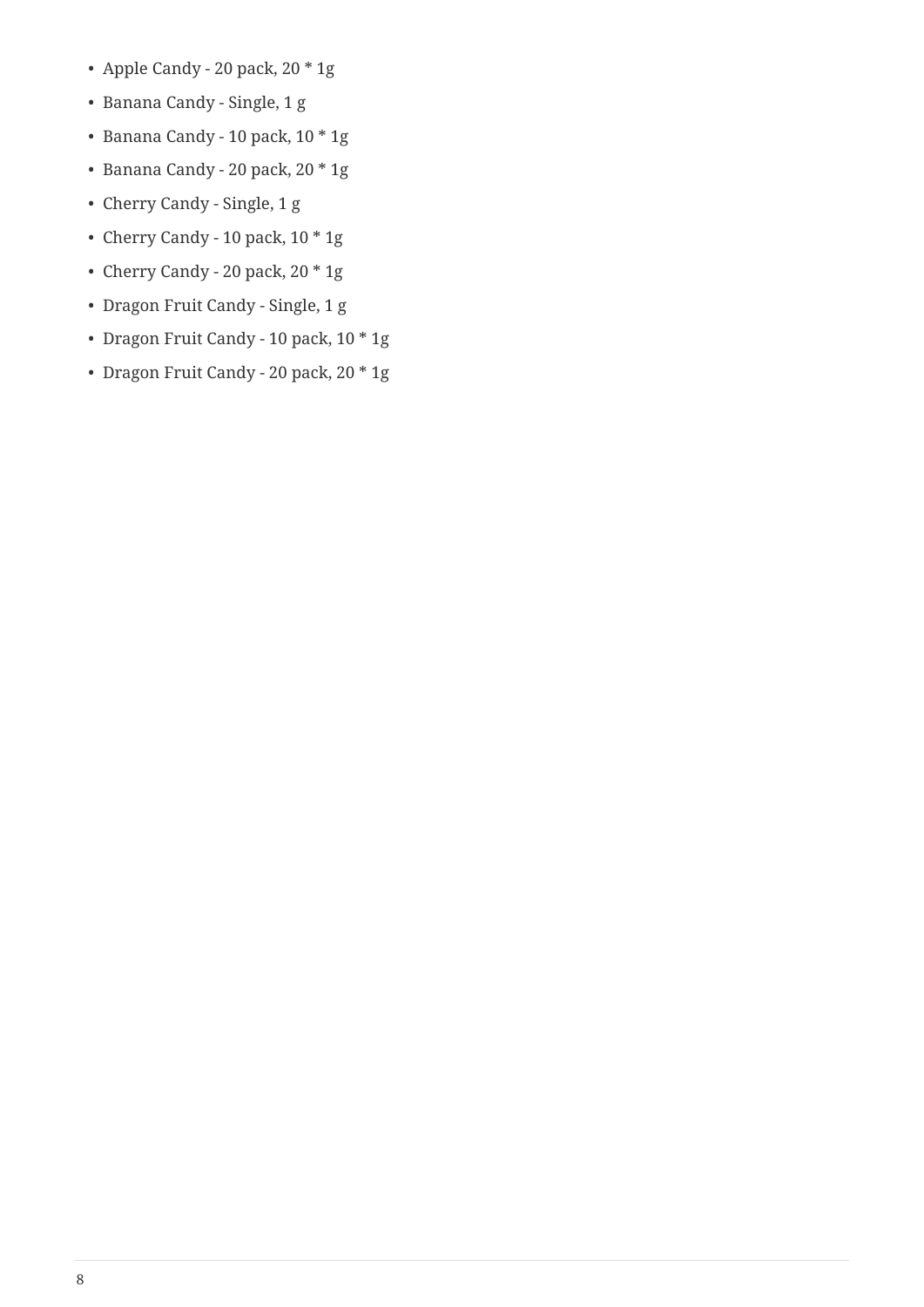# <span id="page-11-0"></span>**Chapter 7. Plants**

When managing your grow operation your time will be spent in the Plants section.

[plant icons] | *https://gitlab.com/openthc/app/-/wikis/man/image/plant\_icons.png*

The New link will allow you to create new Plants from your available Inventory of Seeds, Clones, Tissue or Mature Plants. The Drying menu shows a list of all Plants in their drying stage. Harvests provides a list of historical harvest data and Waste is for entering any ad-hoc/daily waste weights.

All active trees are shown by default - you can filter and sort. The Venus icon indicates mothers. Plants that are actively growing have green leaves; scheduled for harvest have orange leaves and plants that are drying have brown leaves. The trash bin indicates if this item is scheduled for destruction (blue, with timer), ready for destruction (red) or destroyed and remove (black).

## <span id="page-11-1"></span>**7.1. Growing**

During the grow cycle there is not much in terms of track-and-trace that need to be done. When moving the plants from Section to Section you will need to keep that information updated

## <span id="page-11-2"></span>**7.2. Collecting Materials Overview**

One or more Plants are selected to collect "*Wet*" materials of different types. This grouping of plants, a "*Harvest Batch*", then has "*Dry*" weights entered. And finally, the *Harvest Batch* is then **Finished** and the Inventory Lots are created.



#### <span id="page-11-3"></span>**7.2.1. Collect Wet / Harvesting**

Select one or more plants of the **same Strain** and select the Harvest button. When harvesting weights for Wet Flower, Wet Other (aka: Trim) and Wet Waste can be entered. A Wet Flower weight is required. Wet Other and Wet Waste are optional.



These classifications of products are determined by the farmer and are used by the system for determining what is permitted for processing. For example, Other Material cannot be packaged for retail sales.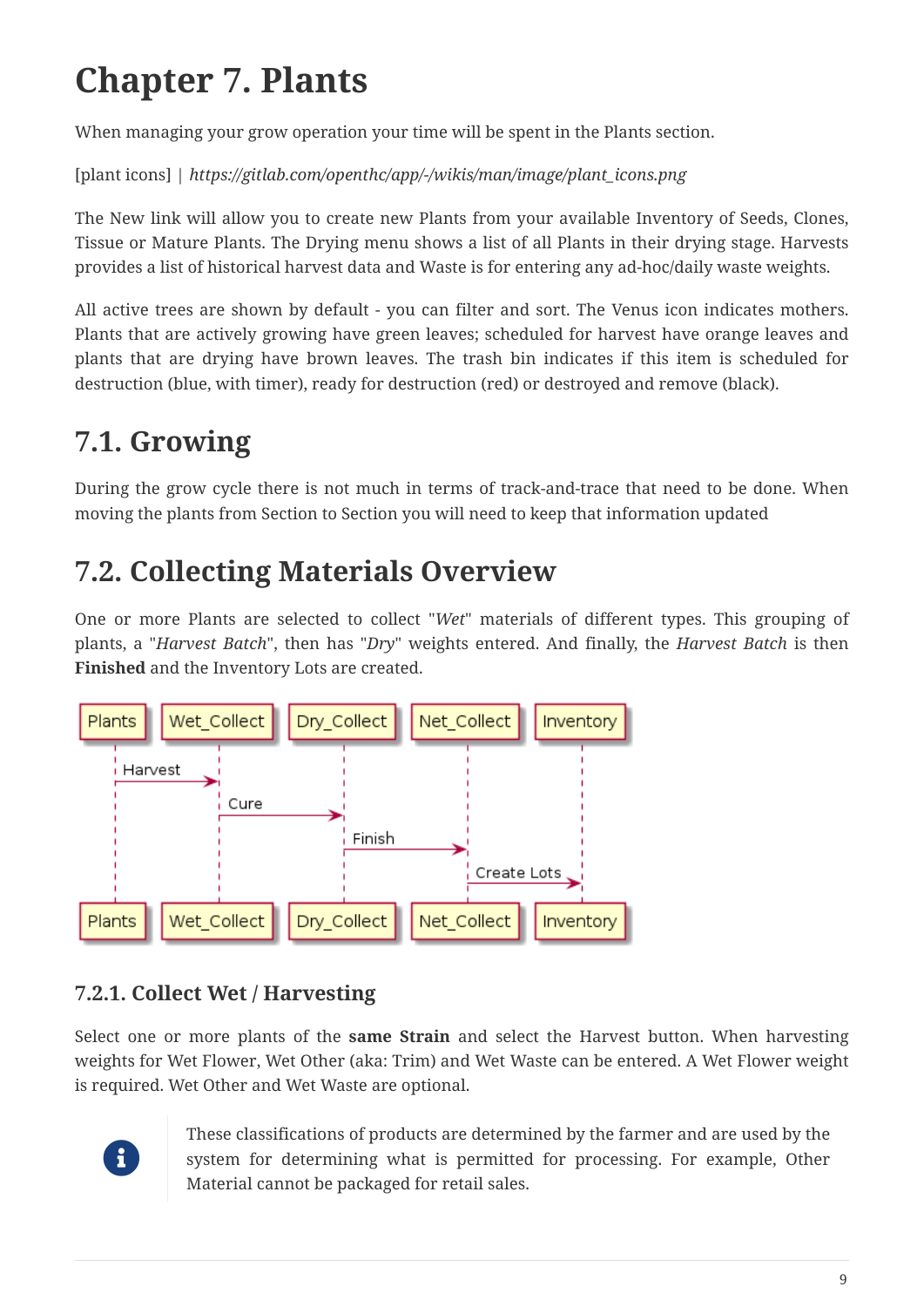Weights entered for Wet items can be assigned into Dry items during the Curing stage. Details for Whole Plant or Partial plant harvest and inventory type assignment are detailed below.

The next step will show a list of the selected plants and a form to entire the Wet materials. The Wet Flower is a required field, some data must be entered. Wet Other materials would need to be weighed again and adjusted for a Dry weight. Wet Waste should be quarantined and destroyed.

If you are making multiple collections choose **Save & Reflower** otherwise choose **Save & Complete**.

#### <span id="page-12-0"></span>**7.2.2. Collect Wet / Whole Plant Harvest**

In this scenario just chop the whole plant down, remove obvious waste and then weigh the entire plant. This is the Wet Flower, enter zero for Wet Other and whatever amount is necessary for Wet Waste. Then choose Save & Complete

#### <span id="page-12-1"></span>**7.2.3. Collect Wet / Partial Harvest**

When making multiple collections enter Wet Flower and Wet Waste accordingly and use Save & Reflower.



Partial Harvest is not possible with LeafData systems in Pennsylvania or Washington

#### <span id="page-12-2"></span>**7.2.4. Collect Wet / Material Type - Harvesting Flower vs Other**

The Wet weights entered are treated as a maximum reference for your Dry weights. However, it's acceptable to enter only Wet Flower and then when entering Dry weights enter a small amount of Dry Flower and put the bulk of the weight into Dry Other. Keeping in mind that Other materials must be processed into an Intermediate stage product before becoming Packaged goods.

#### <span id="page-12-3"></span>**7.2.5. Collect Dry / Curing**

Select one or more plants, that have brown leaf icons next to them, then choose the Cure button. Or you can visit the Drying page from the Plants page and use the filters to select the group of Plants to cure.

#### [plant collect dry] | *https://app.openthc.com/manual/plant-collect-dry.png*

On the Cure page enter the amount of Dry Flower, Dry Other and Dry Waste. You can also select a room to move these items directly into and automatically schedule this Waste for destruction. The Dry Flower field is required, the other fields are optional.

The resulting Flower and Other Materials become Inventory and must be combined into Lots for further processing.

- Cure & Collect Additional will save these dry weights and allow you to add additional dry weights in the future
- Cure & Complete will save these dry weights and finalize the curing process. No additional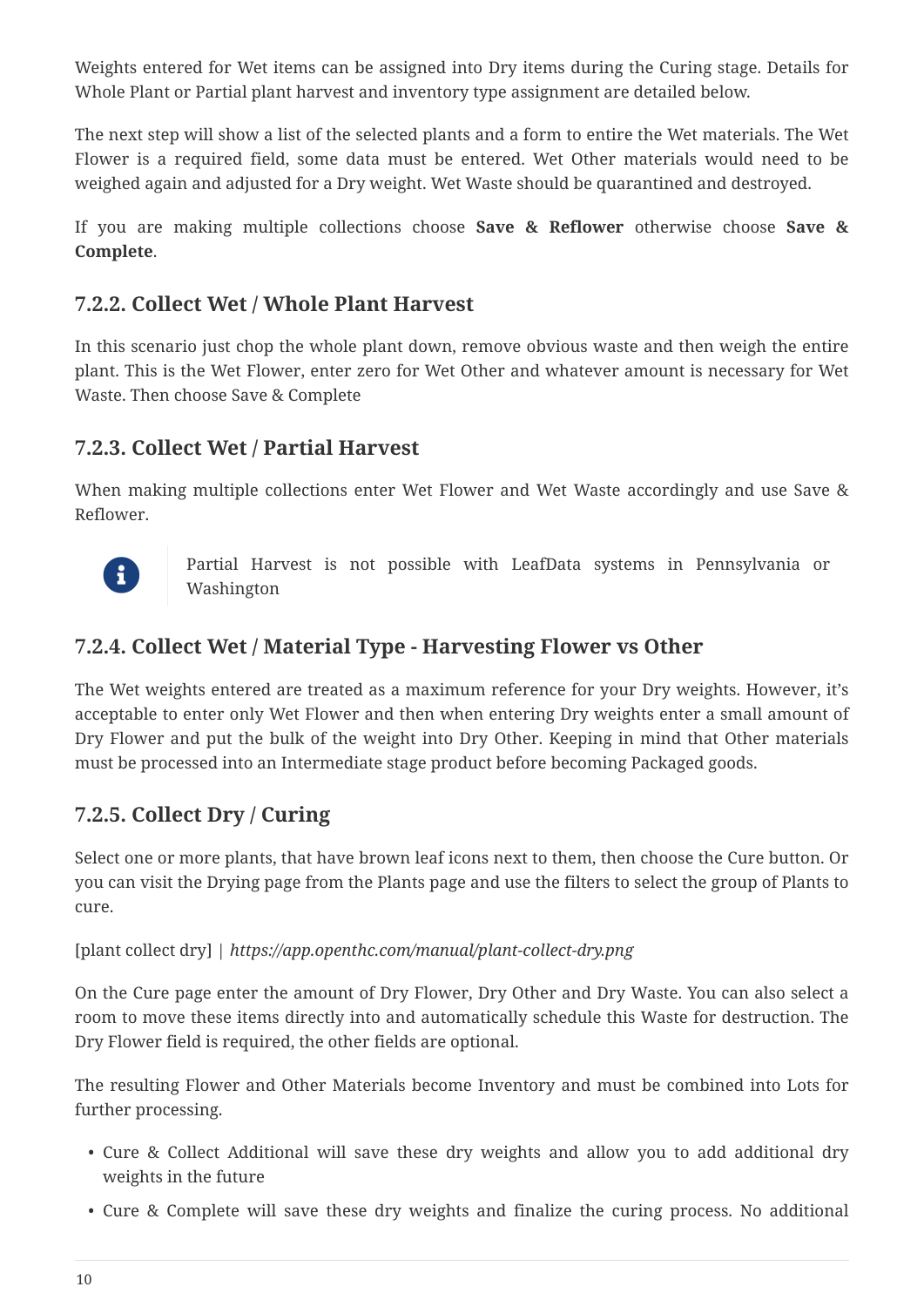weights will be allowed

• Modify Wet Yield will use the weights entered and process them as updated wet weights.

#### <span id="page-13-0"></span>**7.2.6. Collect Dry / Curing for Extraction**

If you are curing and want to make Other Material lots for processing into hash, keif or oils. Enter a small amount for Flower and the bulk of the materials would be classified as Other. This would allow you to make large Lots (15lb) for conversion or sale to a processor.

### <span id="page-13-1"></span>**7.3. Plants to Seeds/Clones to Plants**

The Regulatory system is a closed loop: Plants create other source materials: Clones and Seeds. Plants that are used for these sources are considered "Mother" plants.

Select one or more Plants from the Plants in Cultivation list and choose the More option then select Clone.

[plant clone] | *https://app.openthc.com/manual/plant-clone.png*

Seeds & Clones to Plants

Selling Plants & Clones To sell plants they must be converted into Inventory as Mature Plant which are then transferred on a Manifest.

Select one or more Plants, choose Convert which will process them into Inventory. Select those Mature Plant items and then Transfer.

To sell existing Clones, simply select those inventory items and choose Transfer. If you need to make new clones for sale then first select the Plants and choose Clone. This will create the new Clone inventory for you.

If you are selling recently matured Clones as Plants then you may need to take Plants, create Clones then convert the Clones to Plants and finally those Plants to Mature Plants in inventory which can then be sold.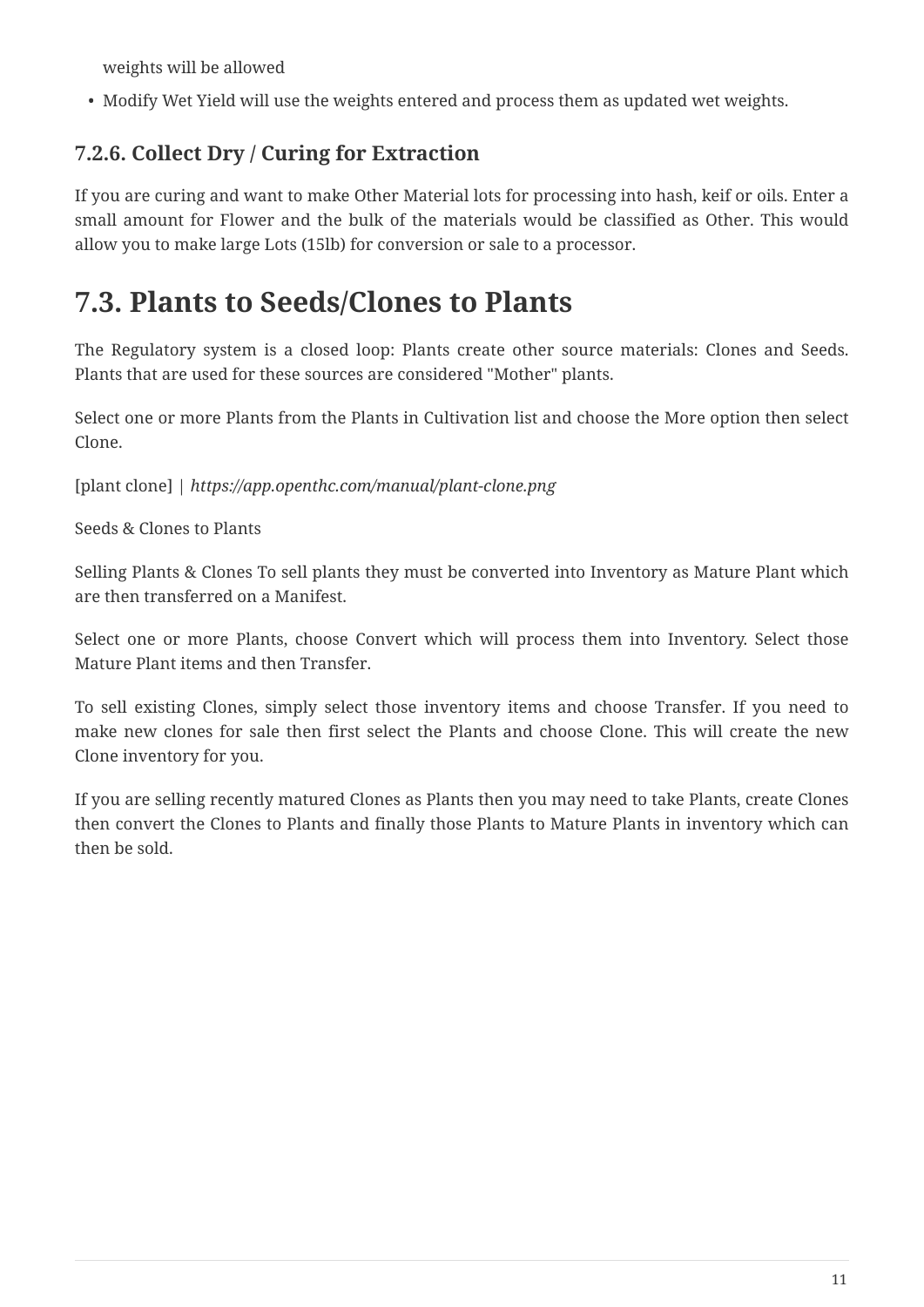# <span id="page-14-0"></span>**Chapter 8. Inventory**

Inventory represents your flower, plant materials, oils, keif and other intermediate materials as well as packaged goods ready for delivery to retailers.



Inventory are all items that are non-farm items. Mature Plants for Sale, Seeds, Clones and Plant Tissue. There are source-stage Flower and Other Material that must be combined to Lots, then intermediate-stage products such as Hash, Keif and Oils and finally packaged-stage products (Usable MJ, Extract for Inhalation) that are ready for distribution to a Retailer.

When viewing the main Inventory screen a selection of filters will be available at the top. Use these to filter and sort the items on the screen.

#### [lot filter] | *https://app.openthc.com/manual/lot-filter.png*

One or more Inventory items can be selected which provides controls for printing labels, creating lots, sub-lotting, creating samples, adjusting and converting these inventory items.

#### <span id="page-14-1"></span>**8.1. Creating Lots**

After a Harvest and Cure the system creates Flower and Other Material items that must be combined into Lots for further processing. Lots must be created from identical strains and inventory types, eg: OG Kush/Flower. Select one or more items and choose **Create Lot**. Then you will be able to enter the amounts from each source to use for creating this Lot. Flower Lots have a maximum weight of 5lb and Other Lots have a maximum weight of 15lb.

If you have selected source material that is over the weight limit the **Auto-Allocate** button will appear. Using the feature WeedTraQR will automatically allocate all these source materials into large lots and creating an even distribution on the remainders so we don't end up with very small lots.

This example shows a distribution from five source items into three lots. One is the full size and two and three are a balance from the remaining product.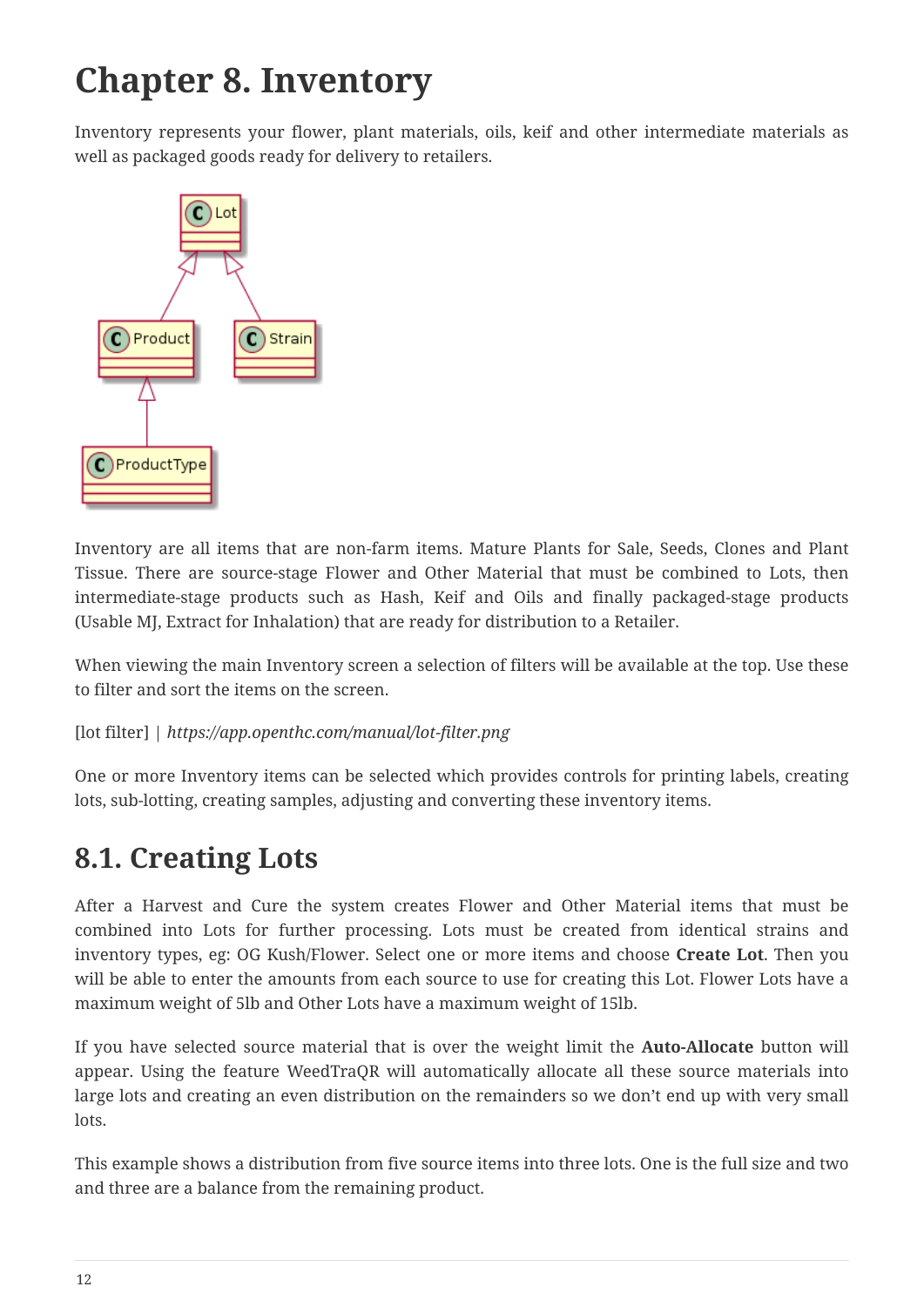## <span id="page-15-0"></span>**8.2. Adjusting**

Adjusting the quantity of weight based or packaged products can be access using the Adjust button from either the list or item view.

Adjusting the quantity of Intermediate products (Flower Lot, Hash, etc) adjusts the weight on hand, best to use grams. End products have their unit quantity adjusted.

When adjusting a reason must be provided, this is an opportunity to record details about the process and create an audit trail. More information is better. Most likely the Adjustment Type will be either Inventory Audit or Correction - select the best option that describes the reason for the adjustment.

#### <span id="page-15-1"></span>**8.2.1. Adjusting Usable**

Adjusting Usable is a tricky situation. When Adjusting Usable the system is actually using a weight based changed to adjust the quantity of items on hand. Starting with 10 x 1g packaged items and using Adjust Usable to 0.5g the result will be 20 x 0.5g items.

Additionally, Adjust Usable can only be used to modify weights resulting in whole number quantities, 1 to 0.5 for example. Modifying 0.54 to read 0.25 or correcting 0.63 to 0.50 requires some advanced steps. First locate the multiple of the values to adjust to, adjust the quantity to this value, adjust usable to the correct weight and then adjust quantity back to the original value. For example, adjusting 0.63 usable to 0.50g usable.

- 1. Adjust Quantity from \$Orignal\_Value to 3150 ( 63 \* 50 )
- 2. Adjust Usable from 0.63 to 0.50 Making Quantity 3969
- 3. Adjust Quantity back to \$Orignal\_Value

## <span id="page-15-2"></span>**8.3. Sub-Lot / Split**

From created inventory (Intermediate or Packaged) sub-lotting, or splitting, the inventory is possible. For example cutting a large collection of oil into two (for some reason) or for selecting 20 of your 200 packaged 2g bags; or 10 of 100 vape cartridges. Simply select the Inventory item you want to split and choose **Split**. The form will default to cutting the product in half. Just adjust this to the amount to use for the new Lot and press **Split** again.

## <span id="page-15-3"></span>**8.4. Finish Lot**

During processing and packaging steps not all the materials from a Flower Lot are consumed. This remaining weight should be either **Finished** or **Destroyed** depending on the regulations.

Destroying a Lot is a process where the remaining materials are logged as Waste, possibily put into Quarantine and then Confirmed.

Finishing a Lot is a process where the Lot is zeroed out and closed, possibiliy with a note indicating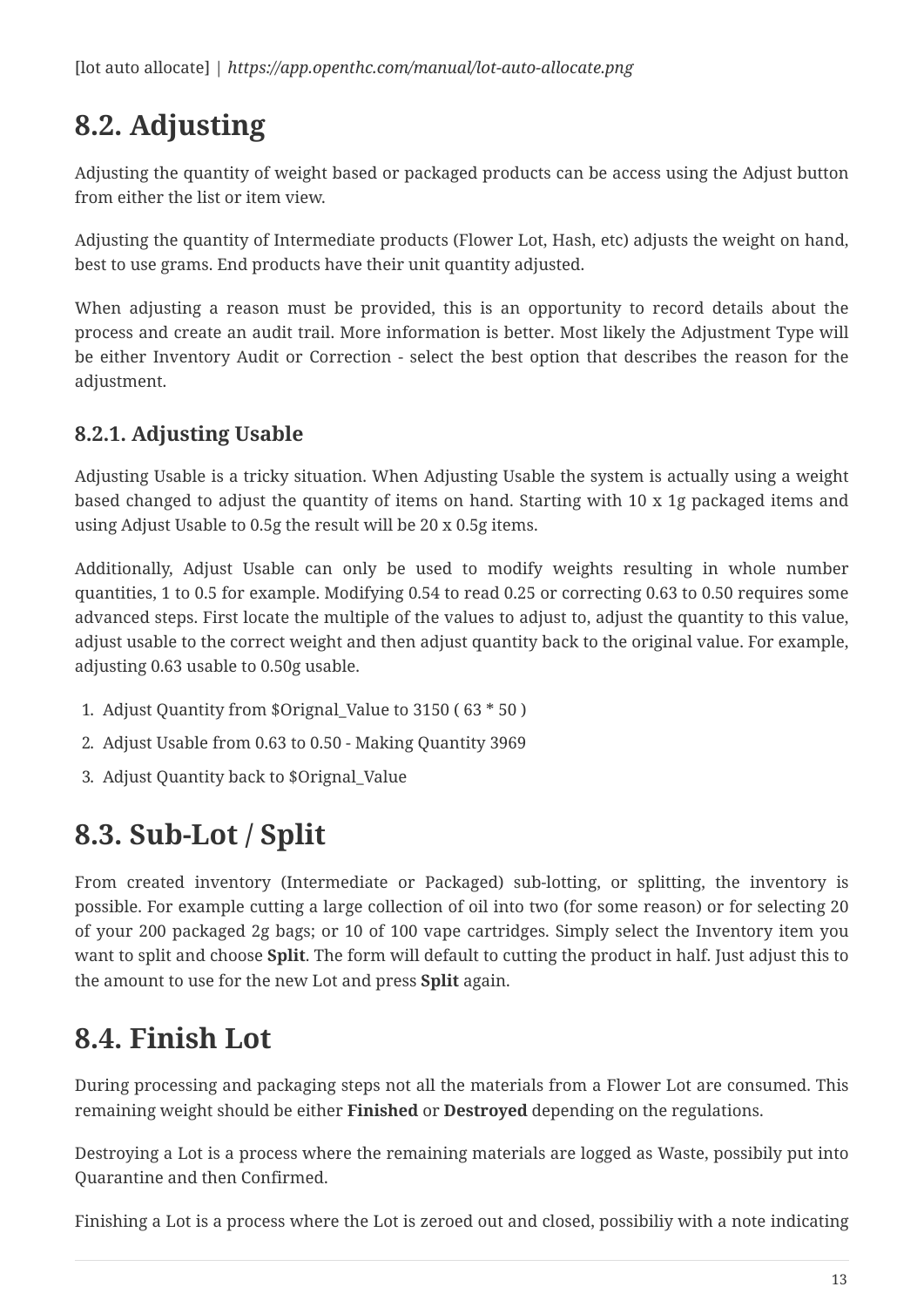where any remaining material went.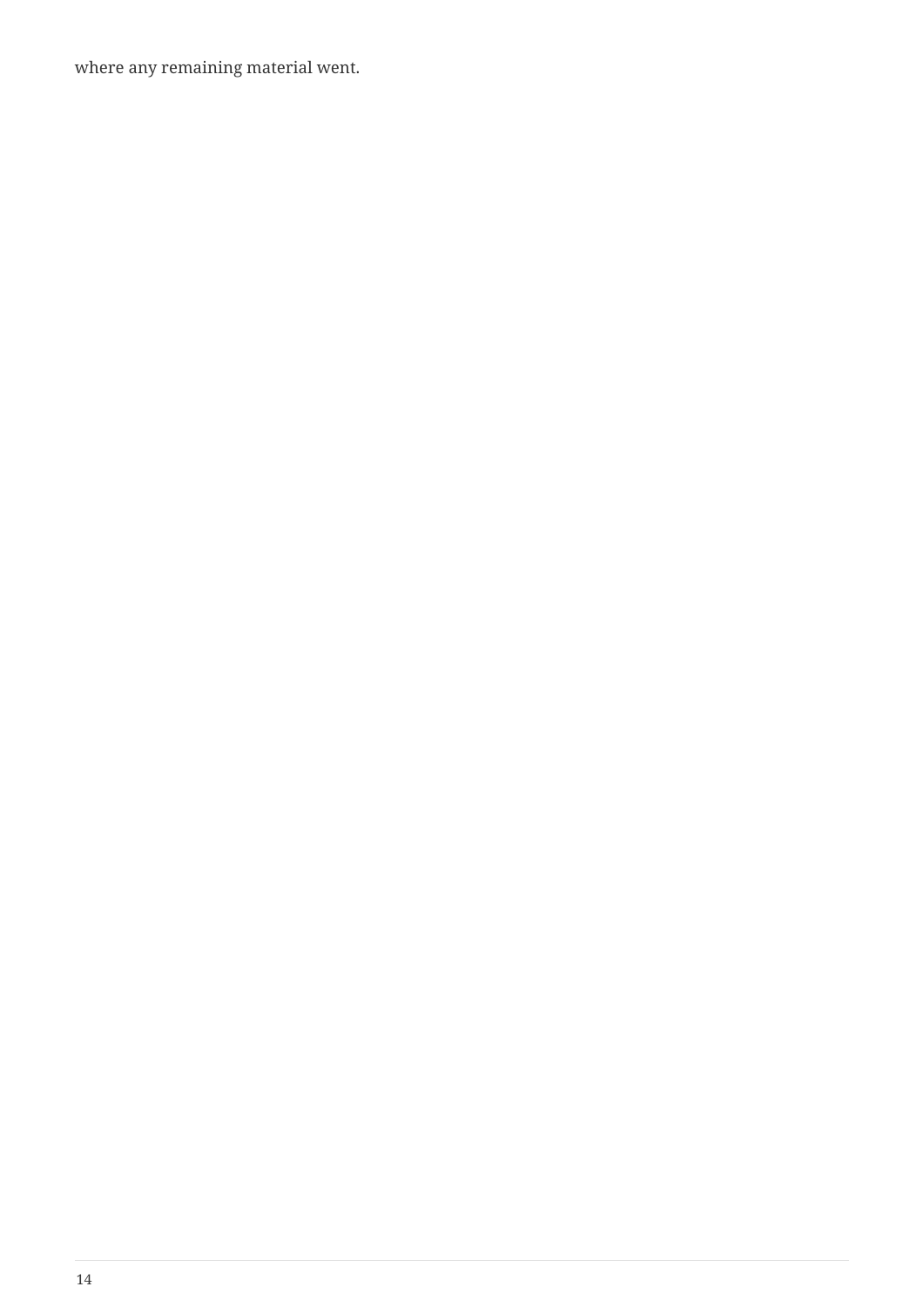## <span id="page-17-0"></span>**Chapter 9. Conversions**

### <span id="page-17-1"></span>**9.1. Converting**

Select a bunch of Inventory items then choose Convert.

#### <span id="page-17-2"></span>**9.1.1. Caviar Joints**

Convert the Flower Lot to Mix and send it for QA. Then select this Mix and the Hash or Keif (or other) that you want to combine. Input the correct weights for the Source materials and Output materials and click convert.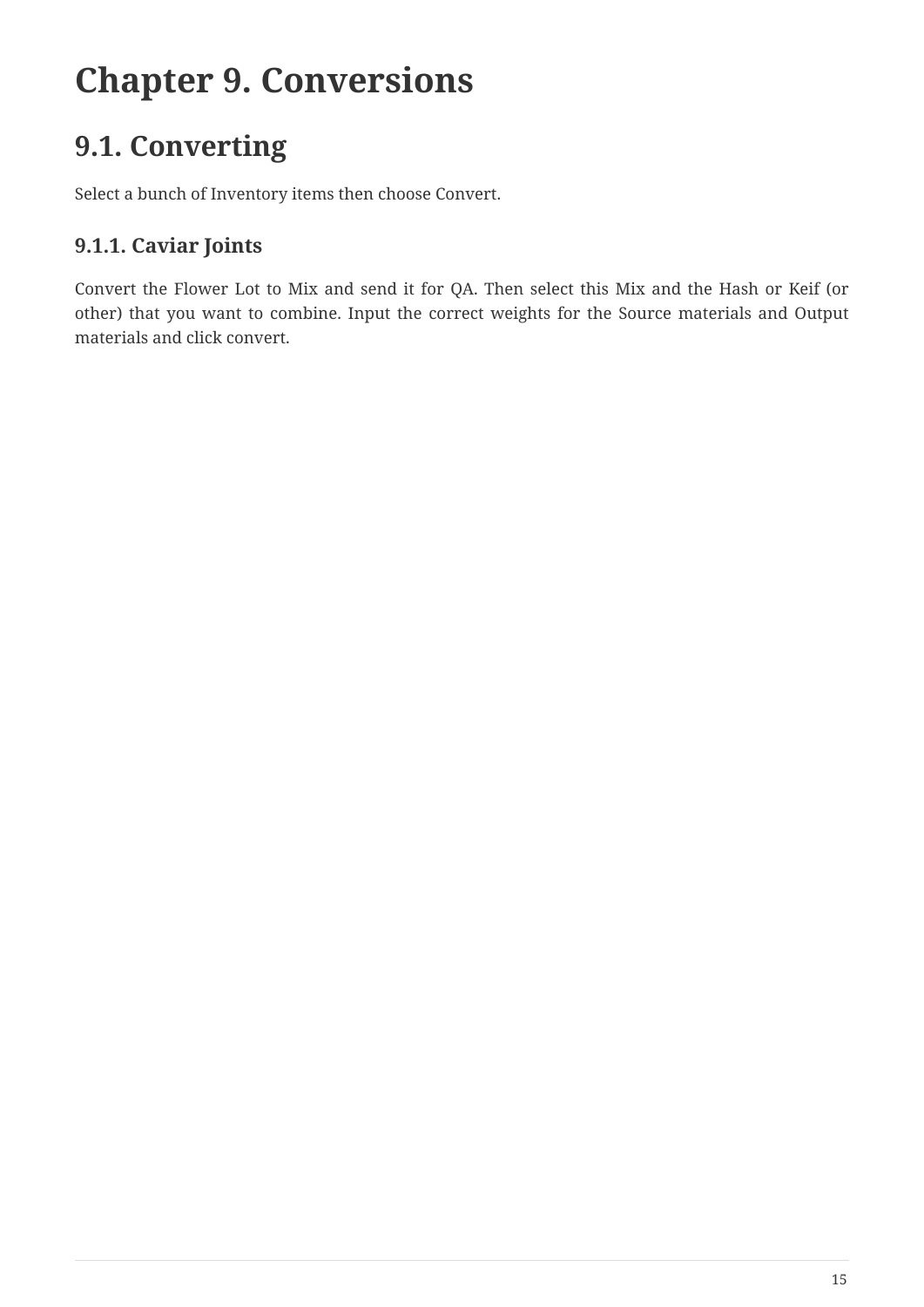## <span id="page-18-0"></span>**Chapter 10. Samples**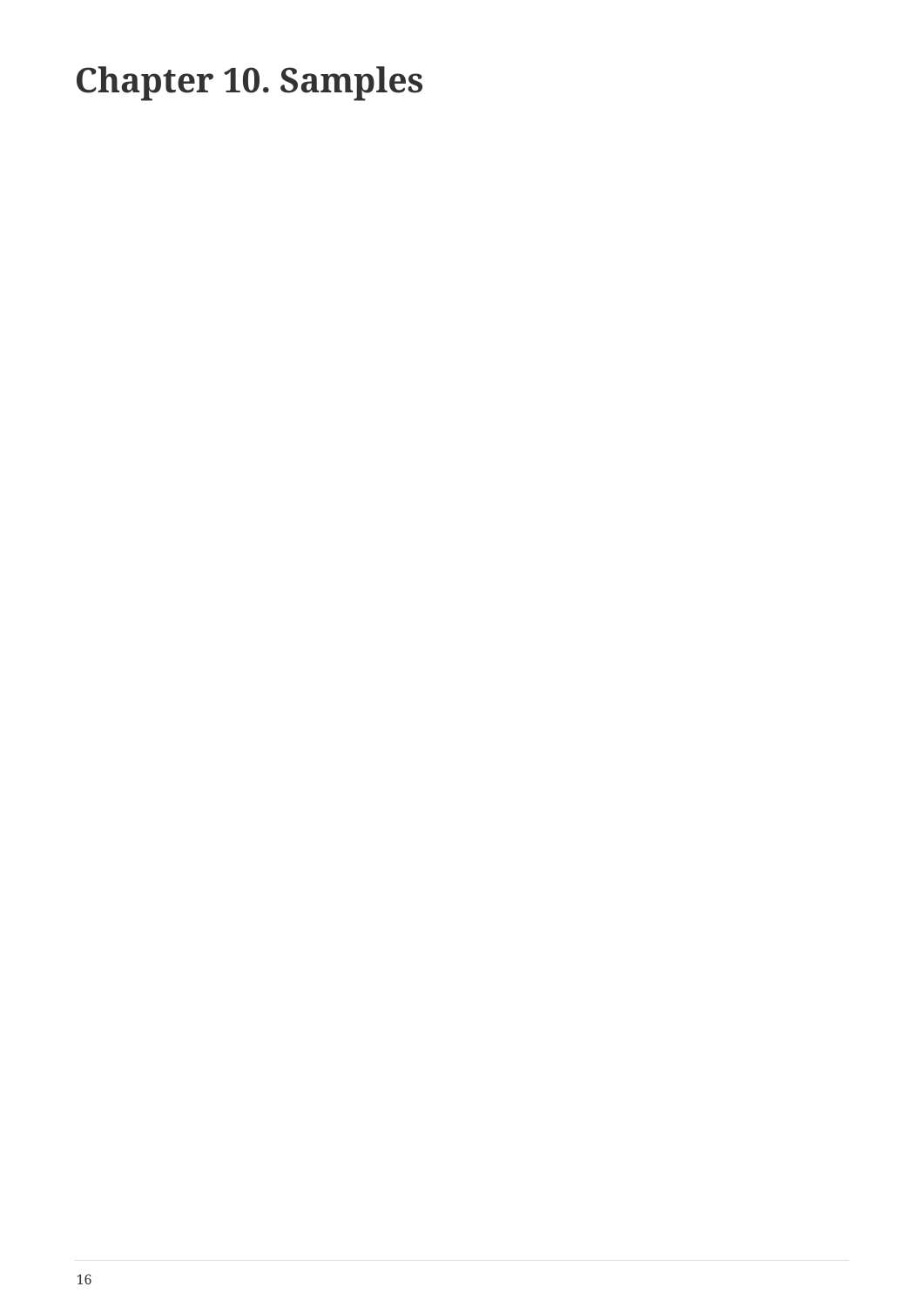# <span id="page-19-0"></span>**Chapter 11. Lot Samples**

### <span id="page-19-1"></span>**11.1. Samples for Employees**

Samples for Employees can be made from Flower Lot, Intermediate or Packaged products.

### <span id="page-19-2"></span>**11.2. Samples for Prospects / Clients**

Samples for retailers must be taken from Packaged products such as Usable Marijuana or Extract for Inhalation or Edibles. Once you have these packaged items simply select the Sample button to create a sample for a specific Employee or Vendor.

EG: If you have 100 count of 1g bags, use Sample to take 1 bag to Retailer.

If your products are not fully packaged (eg Flower Lots) then convert a small amount into Usable Marijuana and make samples from that.

EG: If you have 500g of Flower Lot, convert 3g into 3 count 1g bags, then take

Sample from there. It is also possible to create multiple Vendor Samples at one time. Simply select some Packaged type products and press Sample. Then add the Vendors to the list.

#### **image**

=== Samples for Vendors / Education This is a similar case to the standard Vendor samples as above. Except in this case the item will be sent in a bulk-lot and the Vendor is responsible for allocating to their respective Employees.

For Retailers as an example: Convert 5g of Flower Lot into 10 x 0.5g packages of Usable Marijuana. Then select the new Usable Marijuana and use Sample to send all these items to the selected Vendor.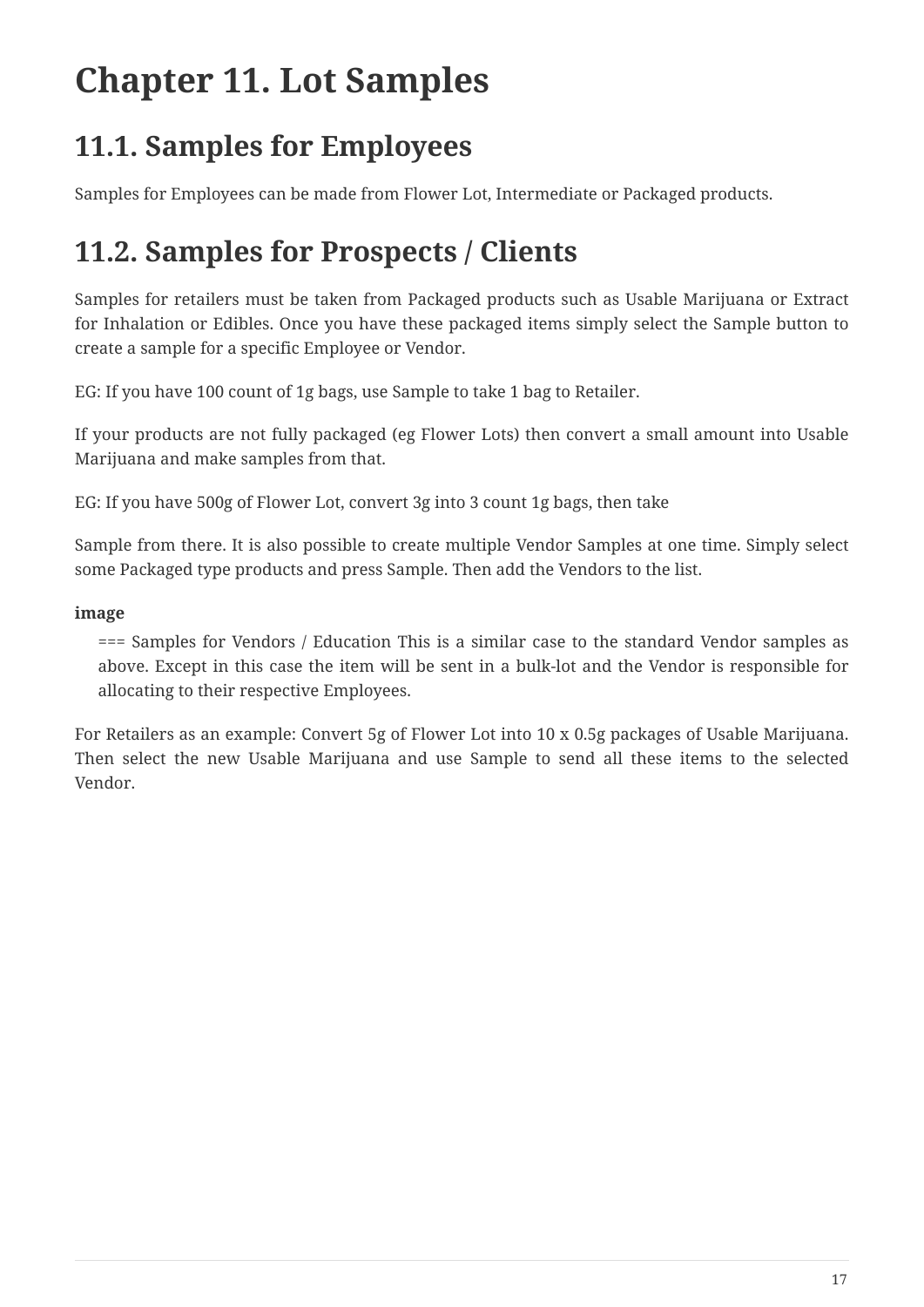## <span id="page-20-0"></span>**Chapter 12. Quality Assurance**

WeedTraQR has a tight integration with a Laboratory Data Sharing Portal at <https://lab.openthc.org/> This portal allows you to merge in your State supplied data, with Laboratory suplied data — including COAs. Each QA Result registered with this portal will be linkable, sharable with retailers and other down-stream providers as well as consumers.

- Simple Links for Down-Stream Businesses
- Embedable via QR Code

### <span id="page-20-1"></span>**12.1. Connecting to the QA Portal**

- Navigate to **Inventory** ⇒ **QA** ⇒ **Share**
- Click **Connect to QA Portal**

Once you have connected to the portal it will take a few seconds to collect your data from your State agency. Then you will be able to check results, review information, share with clients and get any necessary QR code links.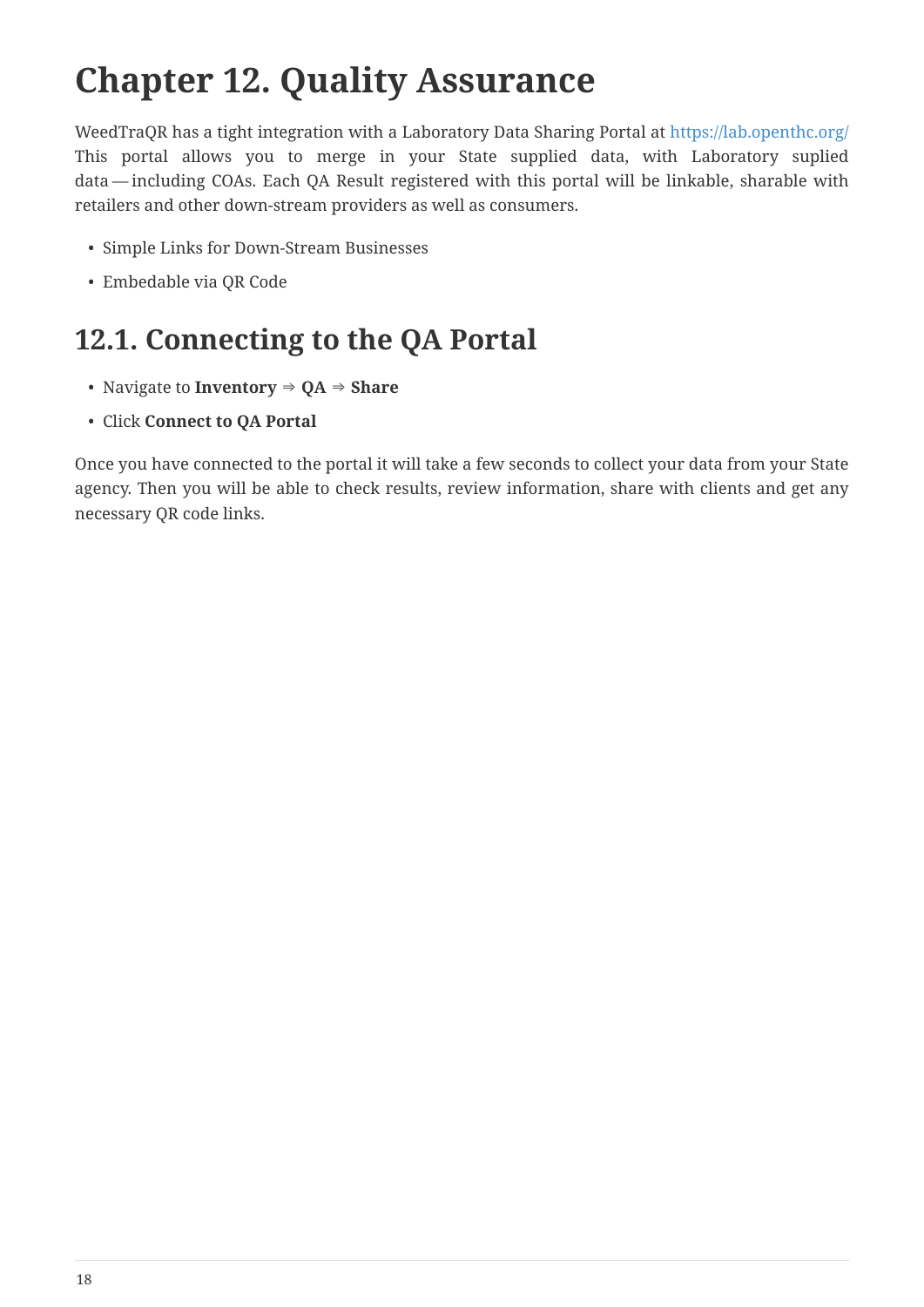## <span id="page-21-0"></span>**Chapter 13. Transfer**

The Transfer Manifest process provides documentation of products both sent and received by your operation

## <span id="page-21-1"></span>**13.1. Create**

Delivering Product / Transfer Manifest Select a bunch of Inventory items; then select the Transfer button.

Delivery Quarantine The Delivery Quarantine period (24h) starts when the manifest is created. It does not matter when the product was created, or moved to your quarantine Section.

Receiving Product Receiving a Manifest can be access from Inventory  $\rightarrow$  Transfer Inbound. A list of pending transfers as well as pending returns will be displayed

## <span id="page-21-2"></span>**13.2. Incoming**

#### <span id="page-21-3"></span>**13.2.1. Receiving Plants**

When plants are received they will be visible on the 'Mature Plants' section of your Inventory. These items must be changed into Plants and issue a new ID to become part of your farm. Select the items, choose Plant and enter the quantity that will be moving onto the farm.

#### <span id="page-21-4"></span>**13.2.2. Receiving Product Returns / Voids**

Receiving a Manifest from the Manifest section, Inbound. A list of pending transfers as well as pending returns will be displayed. Simply scroll to find the Manifest you are taking returns from and click the Manifest ID. Then enter the updated prices of the goods sold and press Process Returns

## <span id="page-21-5"></span>**13.3. Void**

#### <span id="page-21-6"></span>**13.3.1. Voiding an Item, a Stop or Entire Manifest**

Once a Manifest has been created and before it is Confirmed & Released there is the option to void out individual items, entire stops or the entire manifest. To begin click the 'Void Manifest' button.

On the screen that appears there are red buttons with trash bins in them. There are buttons associated with the item, the stop and at the bottom a button for the entire manifest. Clicking the button will void out the respective item, stop or full manifest.

Be very careful. Voiding a Manifest is not a process that can be undone. A new Manifest would have to be created (see Copy Manifest) and the quarantine period would be reset!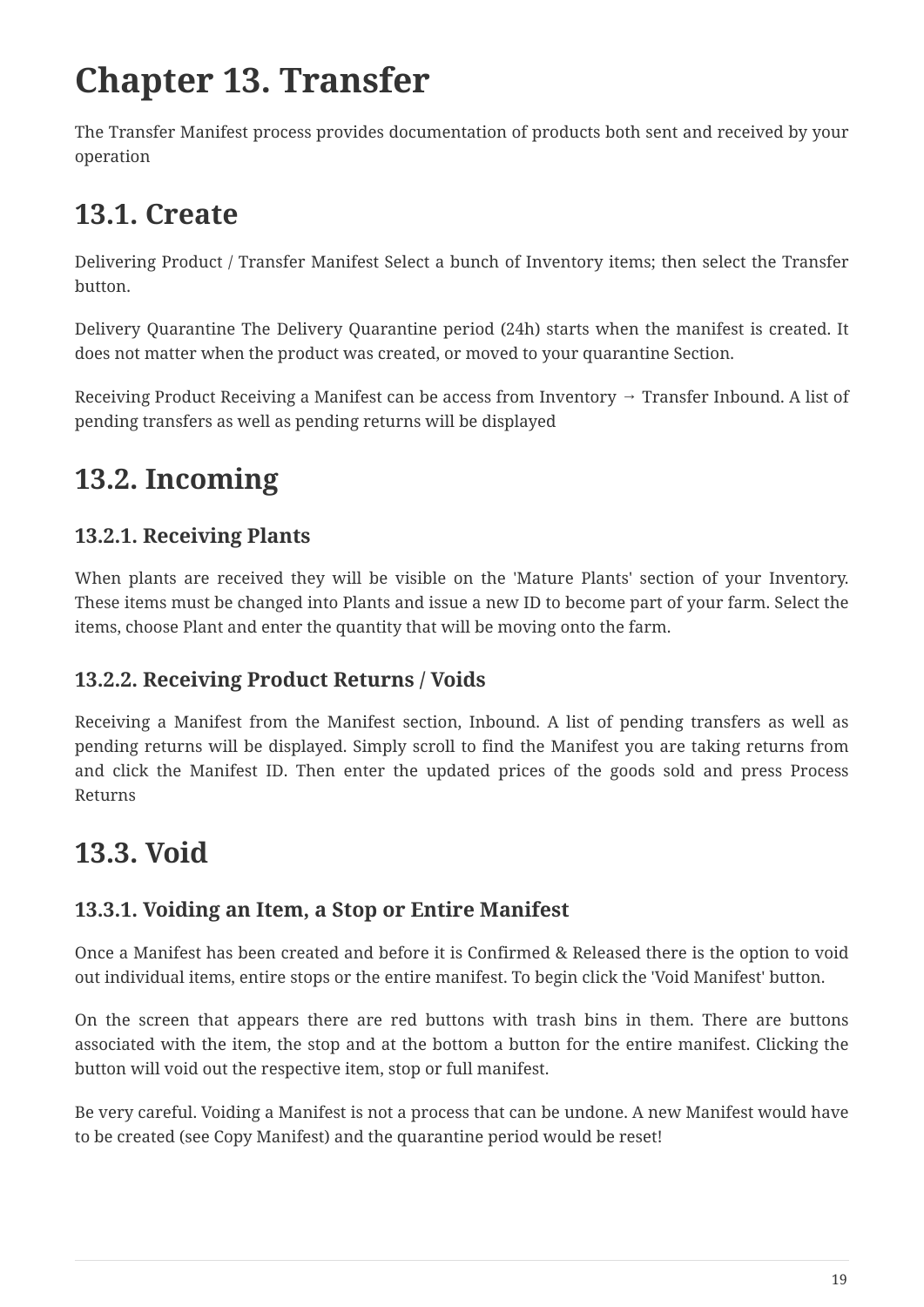### <span id="page-22-0"></span>**13.4. Outgoing Plants**

#### <span id="page-22-1"></span>**13.4.1. Selling Plants**

Plants that are currently 'Growing on the Farm' (Plants page) must be converted into Inventory. Select the Plants, then choose 'Convert'. Then select these converted Inventory Mature Plants and press Transfer. Fill out the Manifest and move the inventory to a Quarantine Section.

#### <span id="page-22-2"></span>**13.5. Returns**

Returns / Rejections If the receiving party does not accept the item they must either reject (entering zero amount) the item, or receive and then issue a return manifest. More frequently this process is handled as a rejection. Rejected items are visible on the Manifest page, in the lower section.

#### **Historical inbound manifests are available on the Transfers**

Incoming page.

Sales Register For retailers or dispensaries the primary interfaces is the Sales Register. This allows priced inventory items to be scanned or selected, summed, taxed and sold to the consumer or patient.

#### <span id="page-22-3"></span>**13.6. Process Flow**

Here's a diagram showing the flow of materials from Origin to Target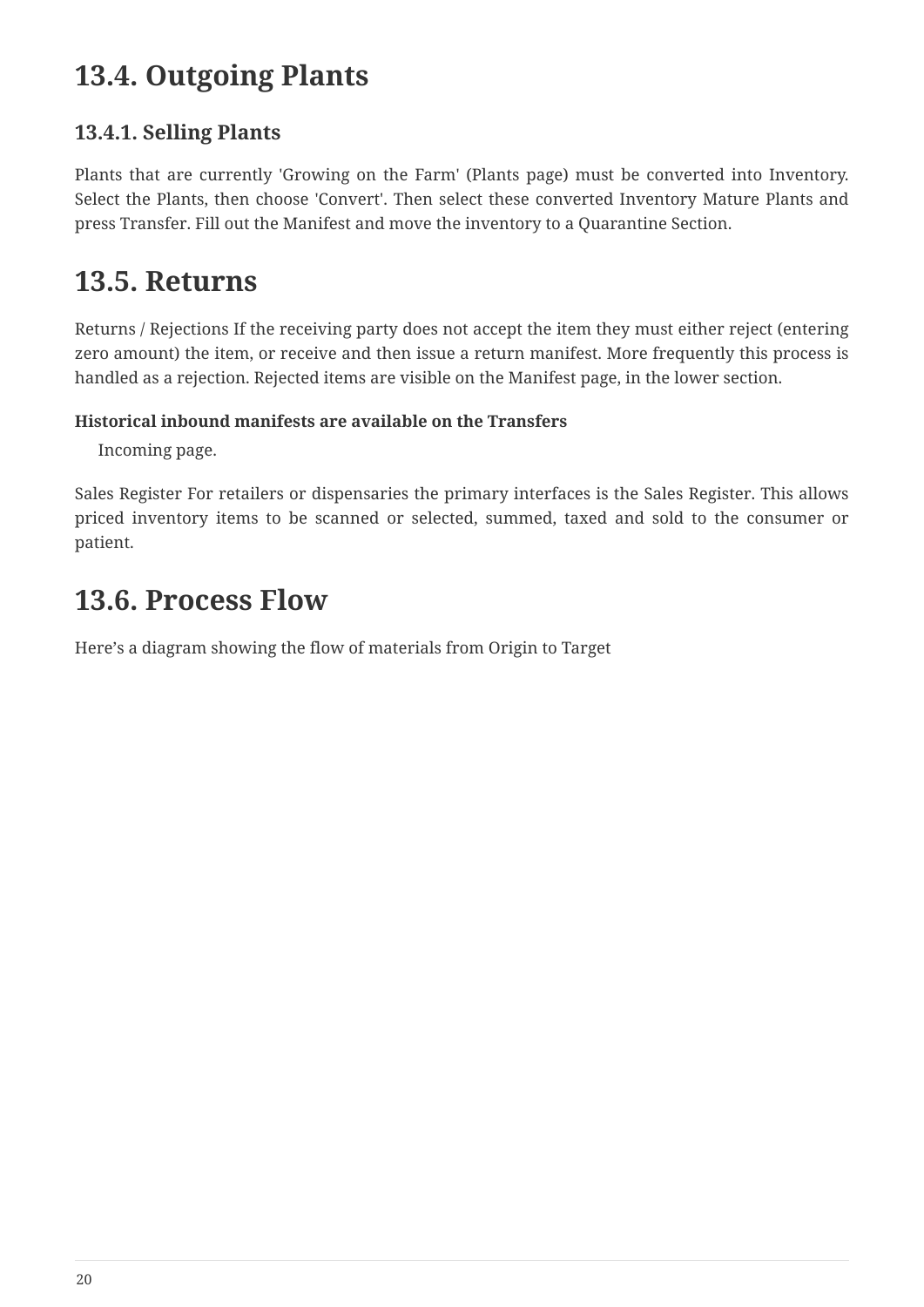## <span id="page-23-0"></span>**Chapter 14. Transfer Tricks**

Here is a diagram of the process for reselling original material from Supply License A branded as Supply License B to Retail License C.

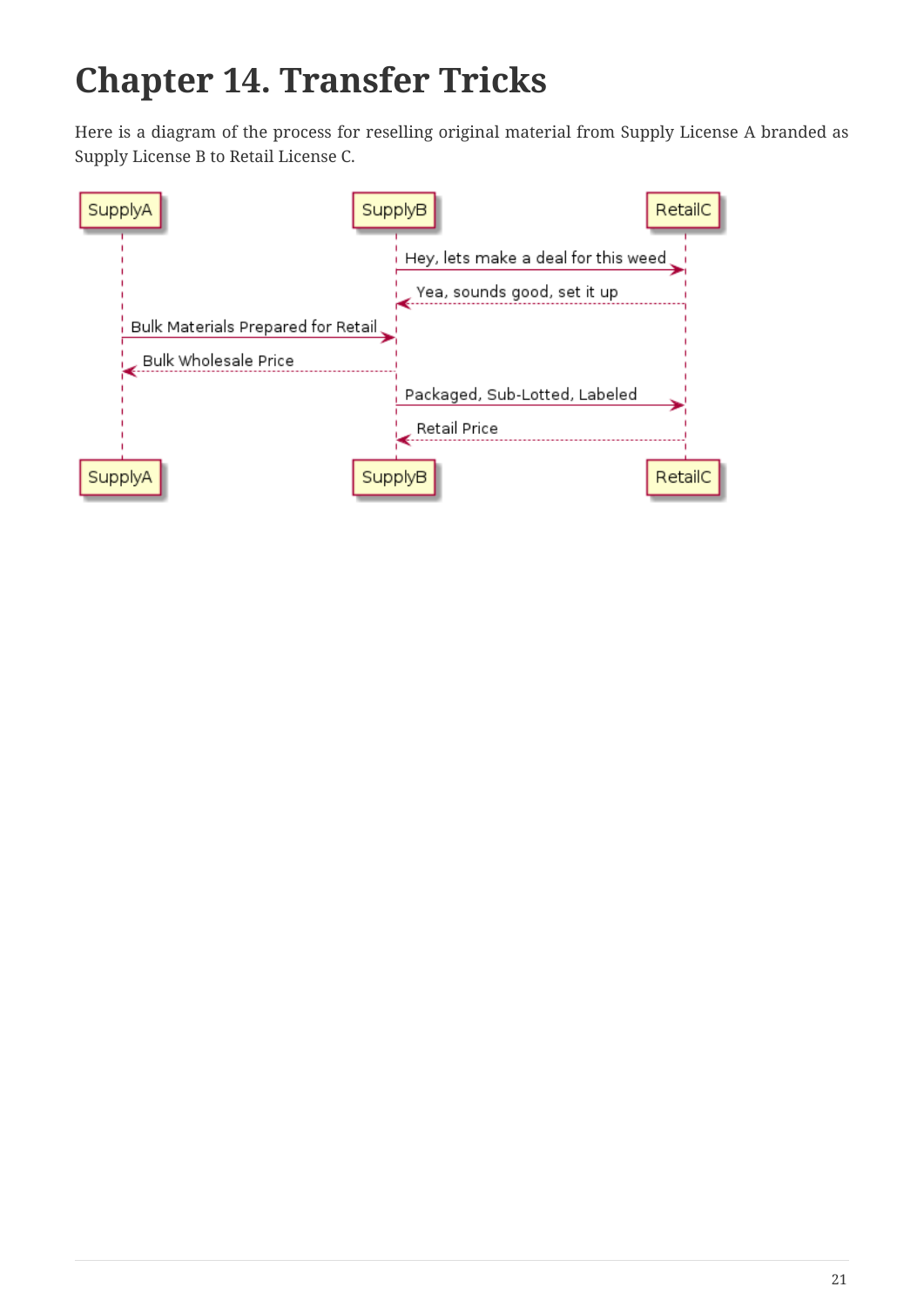# <span id="page-24-0"></span>**Chapter 15. Label Designer**

The label designer allows you to create your own label layout. These can be printed on single labels from desktop label printers, sheets of labels from a laster printer or even high-gloss pre-printed packaging labels.

The Label Designer provides a drag-and-drop type layout where you will add data-fields, symbols, fixed-text or macros.

| $\blacksquare$ Plants<br>☎<br>ka New |                                                          | Print :: Plant :: 4 Items                                                                   | powered by<br><b>E</b> E Screencastify Lite |                                     |              |
|--------------------------------------|----------------------------------------------------------|---------------------------------------------------------------------------------------------|---------------------------------------------|-------------------------------------|--------------|
|                                      | Format<br>Pla                                            |                                                                                             | <b>Label Preview</b>                        |                                     |              |
|                                      |                                                          | Brother QL-1060 - Generic<br>$\overline{\mathbf{v}}$                                        |                                             |                                     |              |
|                                      | <b>T</b> Filte<br>Print                                  | Modify<br>Queue                                                                             |                                             |                                     |              |
| $\bullet$                            | 70246<br><b>Print Buttons</b><br>72095<br>92055<br>68390 | Just pick the format that you have. If using<br>Chrome less than version 43 remember to un- |                                             | 7024 6389 6126 4626<br><b>Bubba</b> | 土<br>$O$ 42h |
|                                      | 72889<br>75904<br>77853<br>78829<br>24992                | check the Fit to Page option [Bug #158752] Other<br>browser please set the Margins to None. |                                             | Kush                                |              |
|                                      | 2988 5299 0004 0010                                      | <b>PRIMARINANTI CONTROL (MOM)</b>                                                           | <b>WILLOUGHAMEL</b>                         | ञाप                                 |              |
|                                      | 3497 1868 9858 2706                                      | Bubba Kush + Magic (mom)                                                                    | Outdoor/CycleB                              | 31d                                 |              |
|                                      | 5581 5372 6850 5459                                      | Bubba Kush + Magic (mom)                                                                    | Outdoor/CycleB                              | 31d                                 |              |
|                                      | 6592 4565 1307 9198                                      | Bubba Kush + Magic (mom)                                                                    | Outdoor/CycleB                              | 31d                                 |              |
|                                      | 7755 8173 1512 3906<br>7971 8203 7965 0980               | Bubba Kush + Magic (mom)<br>Bubba Kush + Magic (mom)                                        | Outdoor/CycleB<br>Outdoor/CycleB            | 31d<br>31d                          |              |
|                                      | 7985 5400 1591 5960                                      | Bubba Kush + Magic (mom)                                                                    | Outdoor/CycleB                              | 31d                                 |              |
|                                      | 2796 4483 8974 4152                                      | Granddaddy Purple (mom)                                                                     | <b>Plant 2339</b>                           | 29d                                 |              |
|                                      | 4394 7054 7390 8452                                      | Granddaddy Purple (mom)                                                                     | <b>Plant 2339</b>                           | <b>29d</b>                          |              |
|                                      | 4519 2987 0538 5388                                      | Granddaddy Purple (mom)                                                                     | <b>Plant 2339</b>                           | <b>29d</b>                          |              |
|                                      | 4782 8768 4641 2809                                      | Granddaddy Purple (mom)                                                                     | <b>Plant 2339</b>                           | 29d                                 | <b>面④42h</b> |
|                                      | 6566 7483 2488 0149                                      | Granddaddy Purple (mom)                                                                     | <b>Plant 2339</b>                           | 29d                                 |              |
|                                      | 6651 7234 9176 9471                                      | Granddaddy Purple (mom)                                                                     | <b>Plant 2339</b>                           | 29d                                 |              |
|                                      | 6892 1367 6228 0193                                      | Granddaddy Purple (mom)                                                                     | <b>Plant 2339</b>                           | 29d                                 |              |
|                                      | 7526 2247 1578 2906<br>7613 7054 6851 2800               | Granddaddy Purple (mom)<br>Granddaddy Purple (mom)                                          | <b>Plant 2339</b><br><b>Plant 2339</b>      | 29d<br>29d                          |              |
|                                      |                                                          |                                                                                             |                                             |                                     |              |

### <span id="page-24-1"></span>**15.1. Data Fields**

- QR Code Just the Item Identifier
- QR App Link A full hyperlink to the item is embedded in the QR Code
- QR COA Link A full hyperlink to the item lab results and COA is embedded in the QR Code.

### <span id="page-24-2"></span>**15.2. Text Fields**

Text fields allow you to fill in either Fixed-Text or Macro-Text. These fields are single-line only, we do not support automatic word-wrapping[0]

A Fixed-Text field creates a single line of text and always display the same information.

#### <span id="page-24-3"></span>**15.3. Text Macros**

A Macro-Text field creates a single line of text and you will be promted for it's information on-print. A Macro is effectively a placeholder.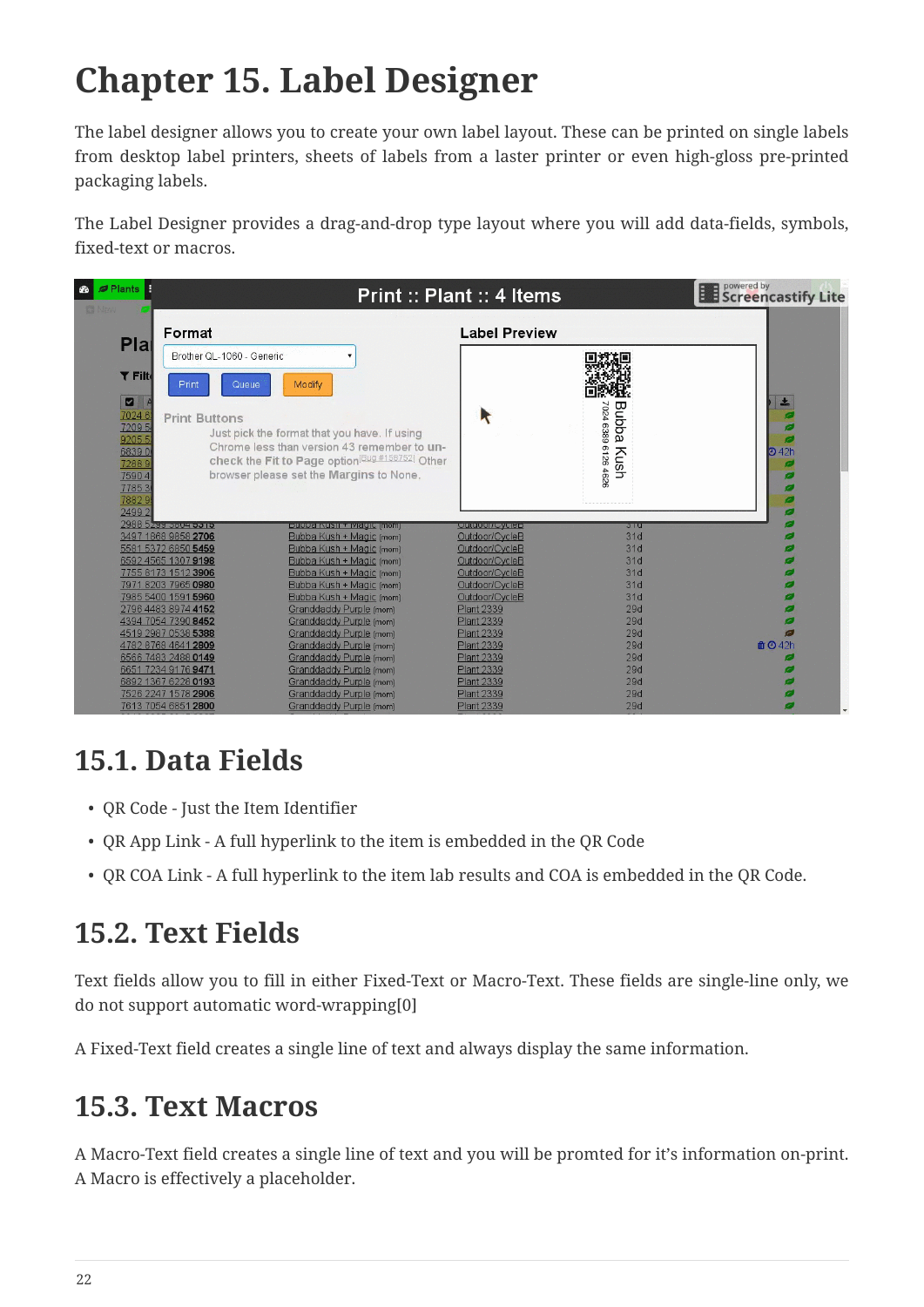#### <span id="page-25-0"></span>**15.3.1. Word-Wrapping**

Word-Wrapping is a fairly complex problem and in many cases when it works as defined it does not work as expected. If a Strain Name or other text began to magically wrap when you didn't expect it and could be different between what is on screen and what is printed.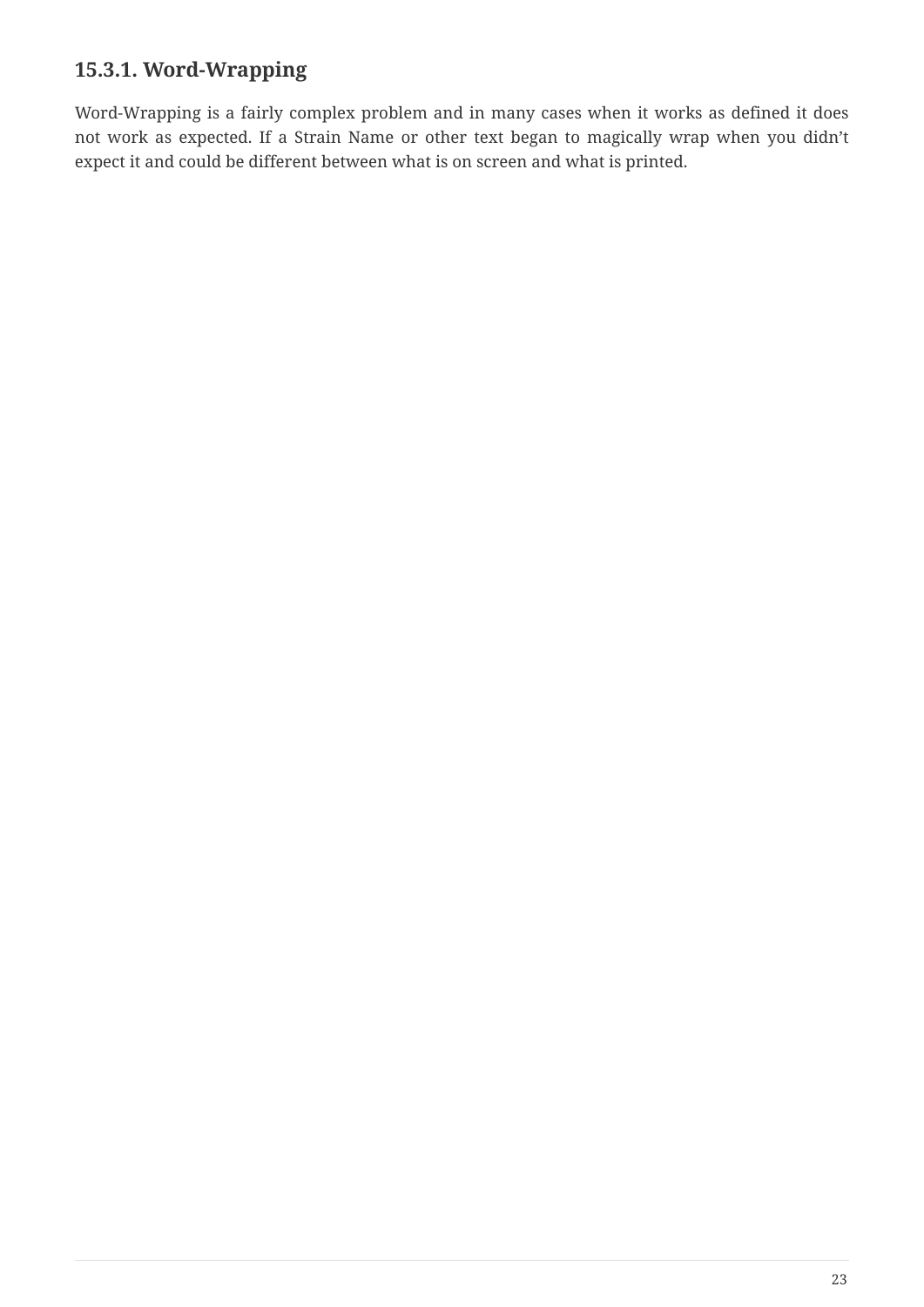## <span id="page-26-0"></span>**Chapter 16. Report Engine**

The Advanced Reporting Engine allows clients to build their own dashboards of interesting data.

- 1. Navigate to Reports
- 2. Choose Advanced Reporting Engine
- 3. Connect

The advanced reporting engine has a lot of features and can be overwhelming. We offer a one-onone training session to help you out.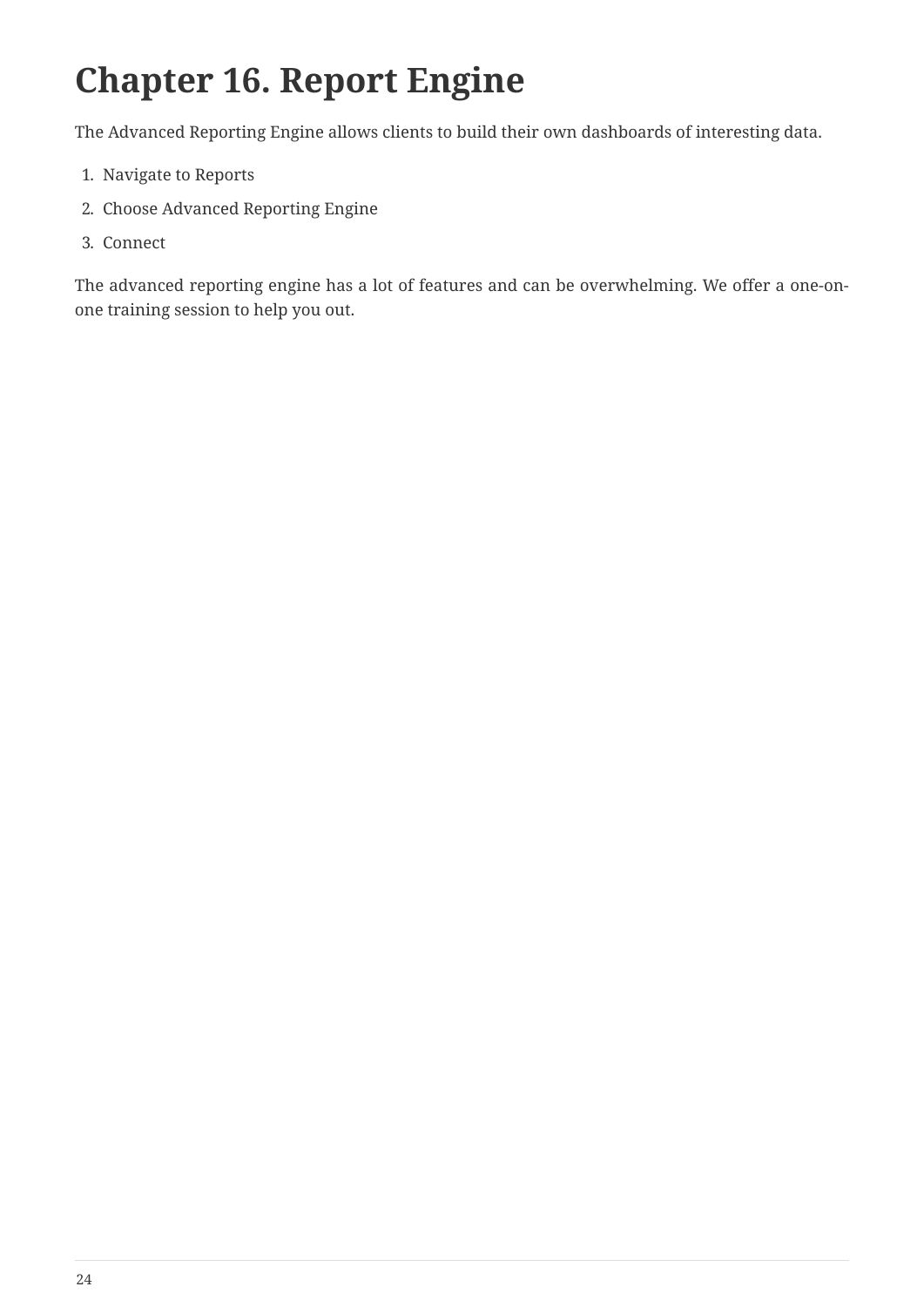## <span id="page-27-0"></span>**Chapter 17. Advanced**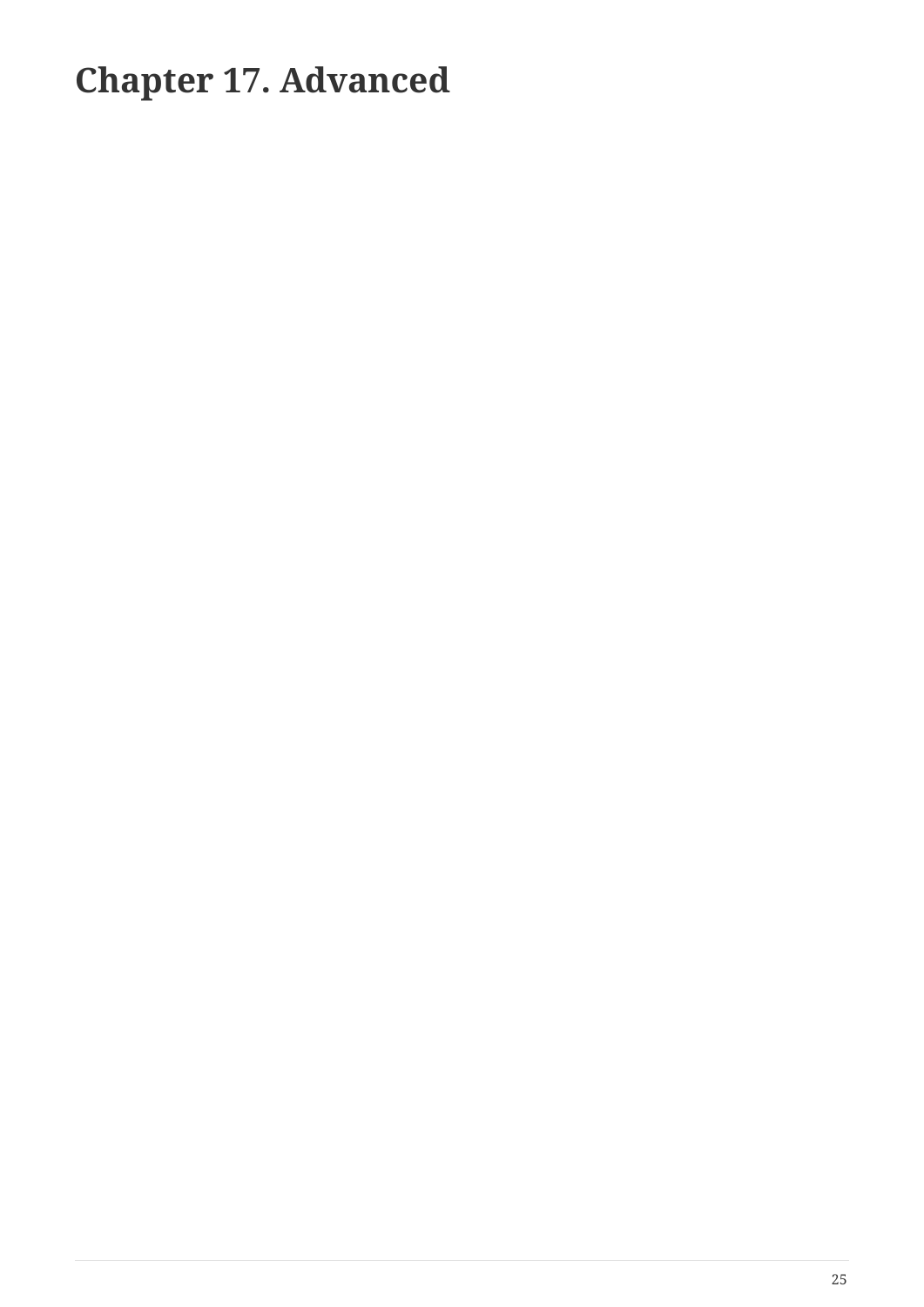# <span id="page-28-0"></span>**Chapter 18. QuickBooks**

WeedTaQR integrates with QuickBooks Online.

#### **Under the Settings**

Accounting :: QuickBooks item you will be prompted to **Connect to QuickBooks Online**. Clicking that button will route you through the process with QuickBooks to authorize WeedTraQR.

WeedTraQR does not automatically export all of the data to QuickBooks. This process is done on a per-transfer basis using the Export function.

During the export process you will select/map information from WeedTraQR to QuickBooks. Choose the Client, Export Type (either Invoice or Sales Receipt) and Items, mapping WeedTraQR data to QuickBooks.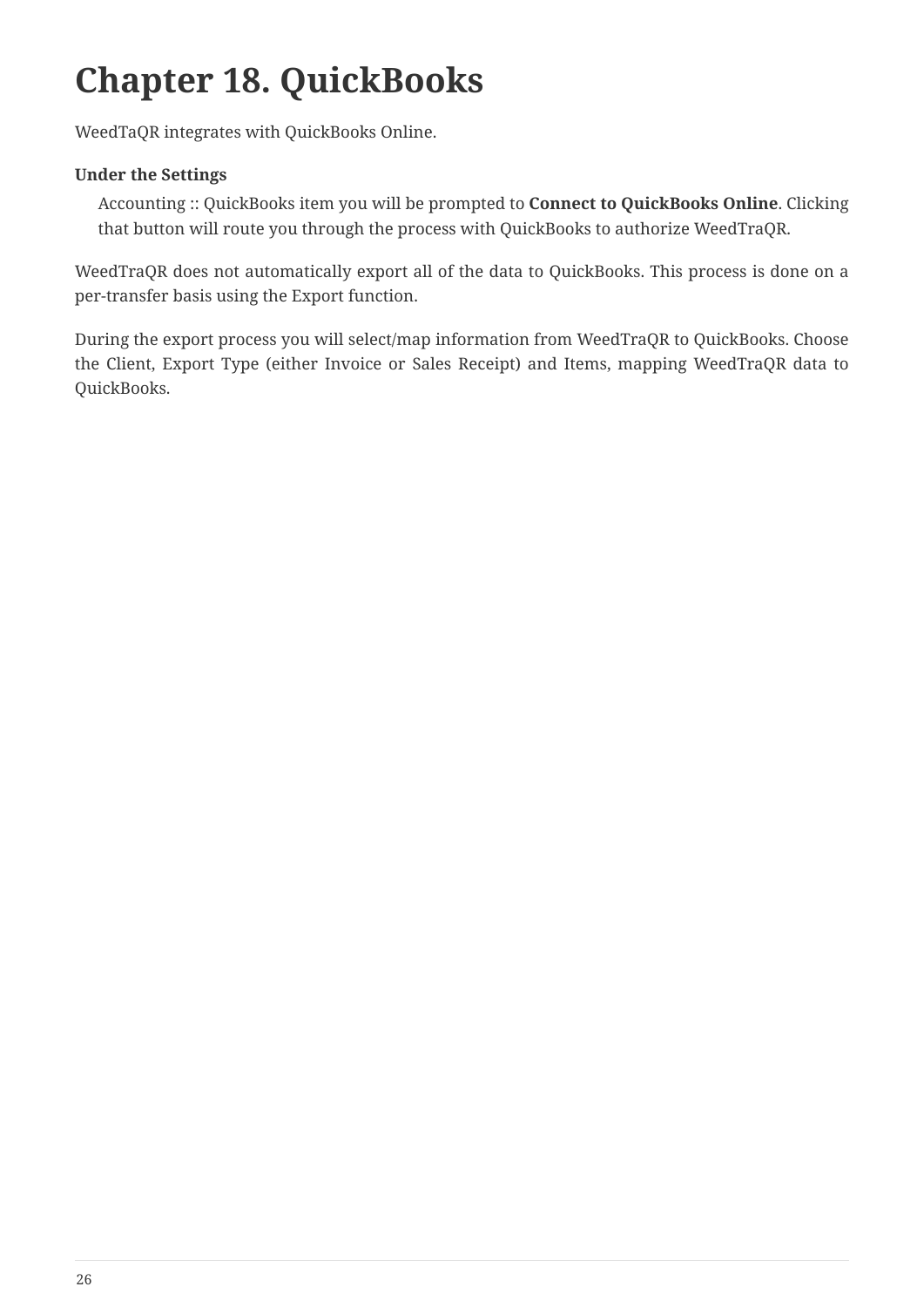# <span id="page-29-0"></span>**Chapter 19. Configuration Settings**

## <span id="page-29-1"></span>**19.1. Section**

 [https://app.openthc.com/pub/training/Company\\_Room.webm](https://app.openthc.com/pub/training/Company_Room.webm) *(video) Section Create/Review/Delete*

### <span id="page-29-2"></span>**19.2. Vehicle**

 [https://app.openthc.com/pub/training/Company\\_Vehicle.webm](https://app.openthc.com/pub/training/Company_Vehicle.webm) *(video) /Vehicle Edit/Delete*